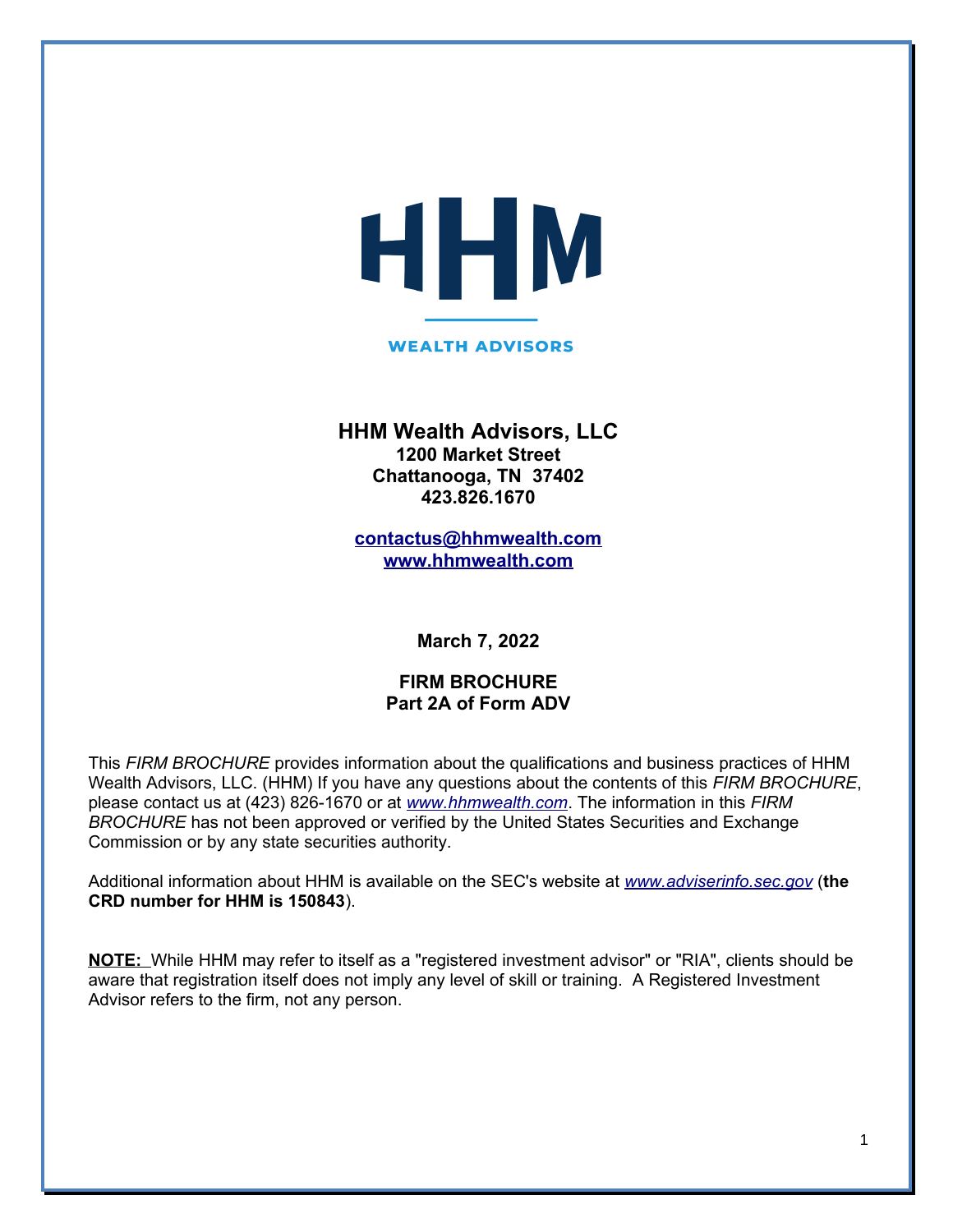# **Item 2 Summary of Material Changes**

At least annually, this section will discuss only specific material changes that are made to the HHM Wealth Advisors Brochure and provide you with a summary of such changes. Additionally, reference to the date of the last annual update to this brochure will be provided.

Our last Brochure annual amendment occurred on March 18, 2021. Since that date we have made the following changes:

February 2022

- Item 4 was updated to disclose the current amount of assets under our management.
- Item 4 When making rollover recommendations, and for purposes of complying with the DOL's Prohibited Transaction Exemption 2020-02 ("PTE 2020-02") where applicable, we provide an acknowledgment that when we provide investment advice to you regarding your retirement plan account or individual retirement account, we are fiduciaries within the meaning of Title I of the Employee Retirement Income Security Act and/or the Internal Revenue Code. The way we make money creates some conflicts with your interests, so we operate under a special rule that requires us to act in your best interest and not put our interest ahead of yours.
- Item 18 was revised to disclose that the Paycheck Protection Program ("PPP") loan to support our ongoing operations was forgiven on April 30, 2021.
- Item 5 was updated to reflect our current hourly fee schedule for Separate Financial Planning Consultations and the minimum flat annual fee for Employee Benefit Retirement Plan Services.
- Item 12 Revised to disclose that Schwab is also compensated by earning interest on the uninvested cash in your account in Schwab's Cash Features Program.

Pursuant to SEC Rules, we will ensure that you receive a summary of any material changes to this and subsequent Brochures within 120 days of the Firm's fiscal year end, December 31<sup>st</sup>.

We may further provide other ongoing disclosure information including a new Brochure about material changes as necessary. Our Brochure may be requested free of charge by contacting Gina Cook at 423-933-1816 or [gcook@hhmwealth.com.](mailto:gcook@hhmwealth.com) Our Brochures are also available on our website at [www.hhmwealth.com.](http://www.hhmwealth.com/)

Additional information about HHM Wealth Advisors, LLC is also available via the Investment Adviser Public Disclosure website at [www.adviserinfo.sec.gov](http://www.adviserinfo.sec.gov/) (CRD 150843). This website also provides information about any persons affiliated with HHM Wealth Advisors, LLC who are registered, or are required to be registered, as investment adviser representatives of HHM Wealth Advisors, LLC.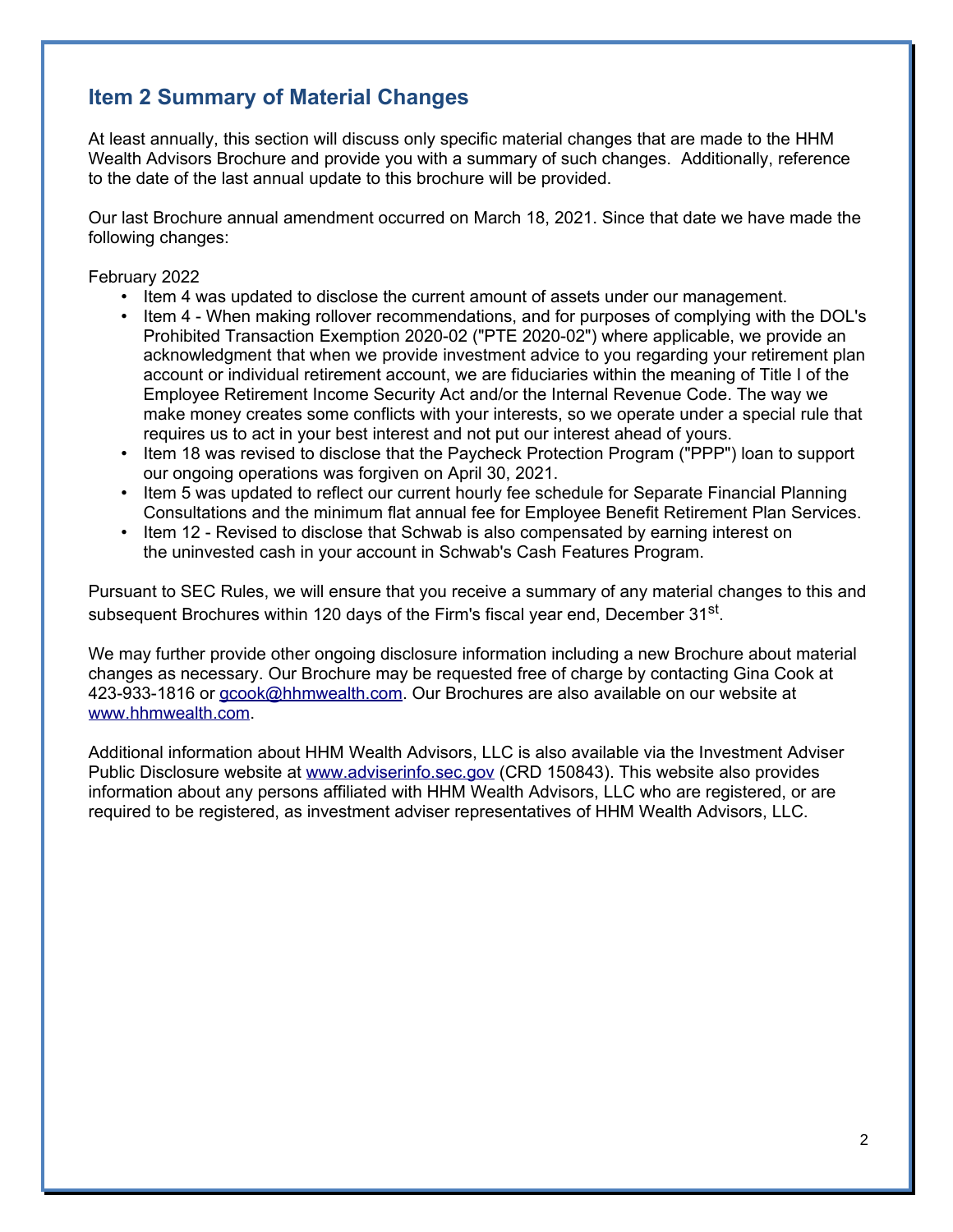# **Item 3 Table of Contents**

| Item 1 Cover Page                                                                             | Page 1  |
|-----------------------------------------------------------------------------------------------|---------|
| Item 2 Summary of Material Changes                                                            | Page 2  |
| Item 3 Table of Contents                                                                      | Page 3  |
| Item 4 Advisory Business                                                                      | Page 4  |
| Item 5 Fees and Compensation                                                                  | Page 9  |
| Item 6 Performance-Based Fees and Side-By-Side Management                                     | Page 12 |
| Item 7 Types of Clients                                                                       | Page 12 |
| Item 8 Methods of Analysis, Investment Strategies and Risk of Loss                            | Page 12 |
| Item 9 Disciplinary Information                                                               | Page 14 |
| Item 10 Other Financial Industry Activities and Affiliations                                  | Page 14 |
| Item 11 Code of Ethics, Participation or Interest in Client Transactions and Personal Trading | Page 15 |
| Item 12 Brokerage Practices                                                                   | Page 16 |
| Item 13 Review of Accounts                                                                    | Page 20 |
| Item 14 Client Referrals and Other Compensation                                               | Page 20 |
| Item 15 Custody                                                                               | Page 21 |
| Item 16 Investment Discretion                                                                 | Page 21 |
| Item 17 Voting Client Securities                                                              | Page 21 |
| Item 18 Financial Information                                                                 | Page 21 |
| Item 19 Requirements for State-Registered Advisers                                            | Page 22 |
| Item 20 Additional Information                                                                | Page 22 |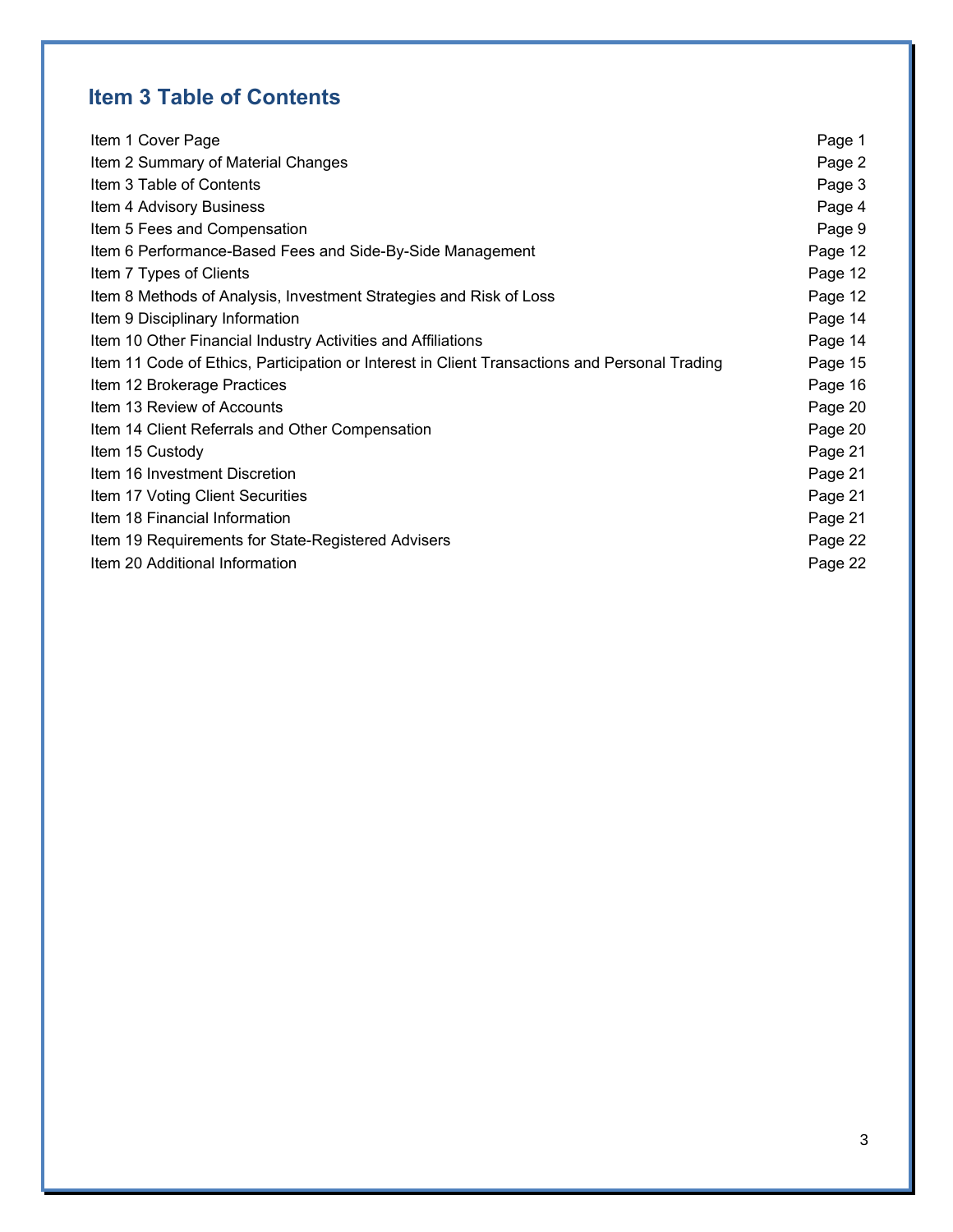# **Item 4 Advisory Business**

## **INTRODUCTION**

**HHM Wealth Advisors, LLC** (hereafter "HHM"), is a fee-based investment adviser that offers three types of advisory services: *Portfolio Management Services, Financial Planning Services, and Employee Benefit Retirement Plan Services.*

HHM Wealth Advisors, LLC (HHM), currently an SEC-Registered investment advisor, began its existence on June 2, 1999 as SecureLife Personal Financial Services, LLC, and remained as such until April, 2003 when the entity changed its name to HHM Capital Advisors, LLC. In June of 2006, HHM admitted two new equity Members substantially increasing the firm's assets under management. On July 1, 2006 the name of the firm was changed to Evergreen Management, LLC. On June 30, 2009, one of its major Members decided to leave the firm to pursue his own succession plan and the firm was renamed to HHM Wealth Advisors, LLC.

As of January 1, 2021, HHM has two principal owners (those individuals and/or entities controlling 25% or more of the company): The CPA Group LLC, DBA Henderson Hutcherson and McCullough, PLLC, owns 64.25% of the entity and Travis Hutchinson maintains 33.75% ownership.

## **INITIAL CONSULTATION**

HHM will begin by providing the Client an initial consultation. HHM uses the initial consultation to:

- Introduce the Client to HHM's firm, its services, and staff
- Gather information about the Client's investment objectives, financial condition, and risk tolerance, which HHM uses in forming its investment advice
- Reach an agreement on the terms of service and compensation arrangements.

The consultation must be completed before HHM will make any specific recommendations about the client's asset allocation or securities to buy or sell. Clients may restrict their investments to certain securities or types of securities purchased in their portfolio.

At the conclusion of the initial consultation, the client will sign HHM's *Investment Advisory Agreement*, which serves as the contract between the Client and HHM, specifying the precise nature of services to be rendered by HHM and fees to be paid by the Client.

## **PORTFOLIO MANAGEMENT SERVICES**

If the Client elects *Portfolio Management Services*, the Client will have the choice of whether the portfolio management is performed on a discretionary or non-discretionary basis. HHM primarily seeks to manage Client accounts on a discretionary basis, but will also offer non-discretionary management services to those Clients that want to be consulted prior to each transaction.

Whether discretionary or non-discretionary, HHM will evaluate the Client's financial condition and risk tolerance in order to tailor the Client's securities selection to meet the Client's investment objectives and individual needs. HHM also allows the Client to impose any restrictions on investing in certain securities or types of securities.

HHM will make ongoing recommendations primarily involving: exchange-listed stocks, preferred stocks, mutual funds (no-load or load-waived only), exchange-traded funds (ETFs), stock options, REITs, and bonds. Given that the market will affect the value of these securities, HHM will monitor Client accounts on an ongoing basis so that it may make any necessary transactions in discretionary accounts or make any necessary recommendations to Clients in non-discretionary accounts. The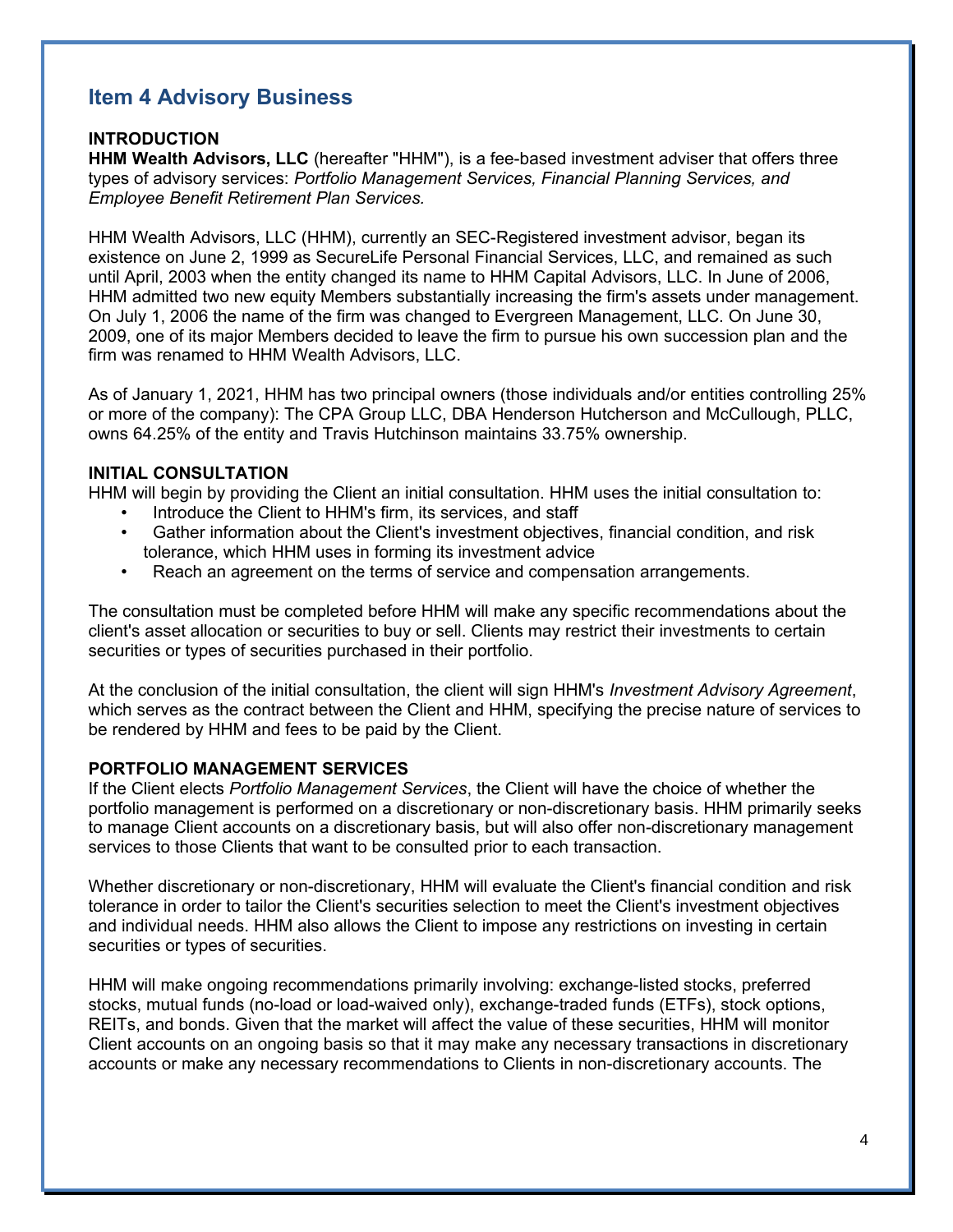securities mentioned above reflect a broad range of investment risks, including some securities that entail high degrees of risk, such as stock options. HHM has also recommended alternative investments to suitable clients, but that exposure represents less than 3% of total AUM.

HHM does not provide any "wrap programs" (programs that bundle brokerage and advisory services under a single comprehensive fee). Securities recommended by HHM include additional transaction fees or trade commissions charged by the Client's broker-dealer/custodian which are separate from HHM's advisory fees. **(Refer to Item 5 - Fees and Compensation)**

## **DISCRETIONARY PORTFOLIO MANAGEMENT**

For discretionary accounts, the Client will grant HHM limited trading authority (discretionary authority) in the Client's brokerage account by executing the appropriate documents with the Client's brokerdealer/custodian. The discretionary authority will allow HHM to enter securities transactions on the Client's behalf, determining which securities and the amount of securities to buy or sell. Clients will be notified of all transactions by trade confirmations from their broker-dealer/custodian.

HHM will also request the Client provide written authorization to allow HHM to automatically deduct its advisory fee from the Client's account (discussed at greater length in **Item 5 - Fees And Compensation** section of this *FIRM BROCHURE*).

Most clients will be recommended discretionary portfolio management and therefore, HHM anticipates the vast majority of its *Portfolio Management Services* will be rendered on a discretionary basis.

HHM recommends the Client grant discretionary authority to HHM so that it may execute recommendations in a timely fashion, but Clients should always review their brokerage account statements to verify the trading activity and withdrawals that occur in their account(s). Since our investment strategies and advice are based on each Client's specific financial situation, the investment advice we provide to you may be different or conflicting with the advice we give to other clients regarding the same security or investment.

## **NON-DISCRETIONARY PORTFOLIO MANAGEMENT**

For non-discretionary accounts, HHM will prepare securities recommendations as it does for discretionary accounts, but will provide these recommendations to the Client directly so that the Client may enter the transaction on their own or direct HHM to do so on the Client's behalf. If you elect to have your accounts managed on a nondiscretionary basis, no changes will be made to the allocation of your account without prior consultation with you and your expressed agreement for each transaction.

As of December 31, 2021, we provide continuous management services for \$828,092,340 in client assets on a discretionary basis, and \$36,889,855 in client assets on a non-discretionary basis.

#### **IRA ROLLOVER RECOMMENDATIONS**

Effective December 20, 2021 (or such later date as the US Department of Labor ("DOL") Field Assistance Bulletin 2018-02 ceases to be in effect), for purposes of complying with the DOL's Prohibited Transaction Exemption 2020-02 ("PTE 2020-02") where applicable, we are providing the following acknowledgment to you. When we provide investment advice to you regarding your retirement plan account or individual retirement account, we are fiduciaries within the meaning of Title I of the Employee Retirement Income Security Act and/or the Internal Revenue Code, as applicable, which are laws governing retirement accounts. The way we make money creates some conflicts with your interests, so we operate under a special rule that requires us to act in your best interest and not put our interest ahead of yours. Under this special rule's provisions, we must:

• Meet a professional standard of care when making investment recommendations (give prudent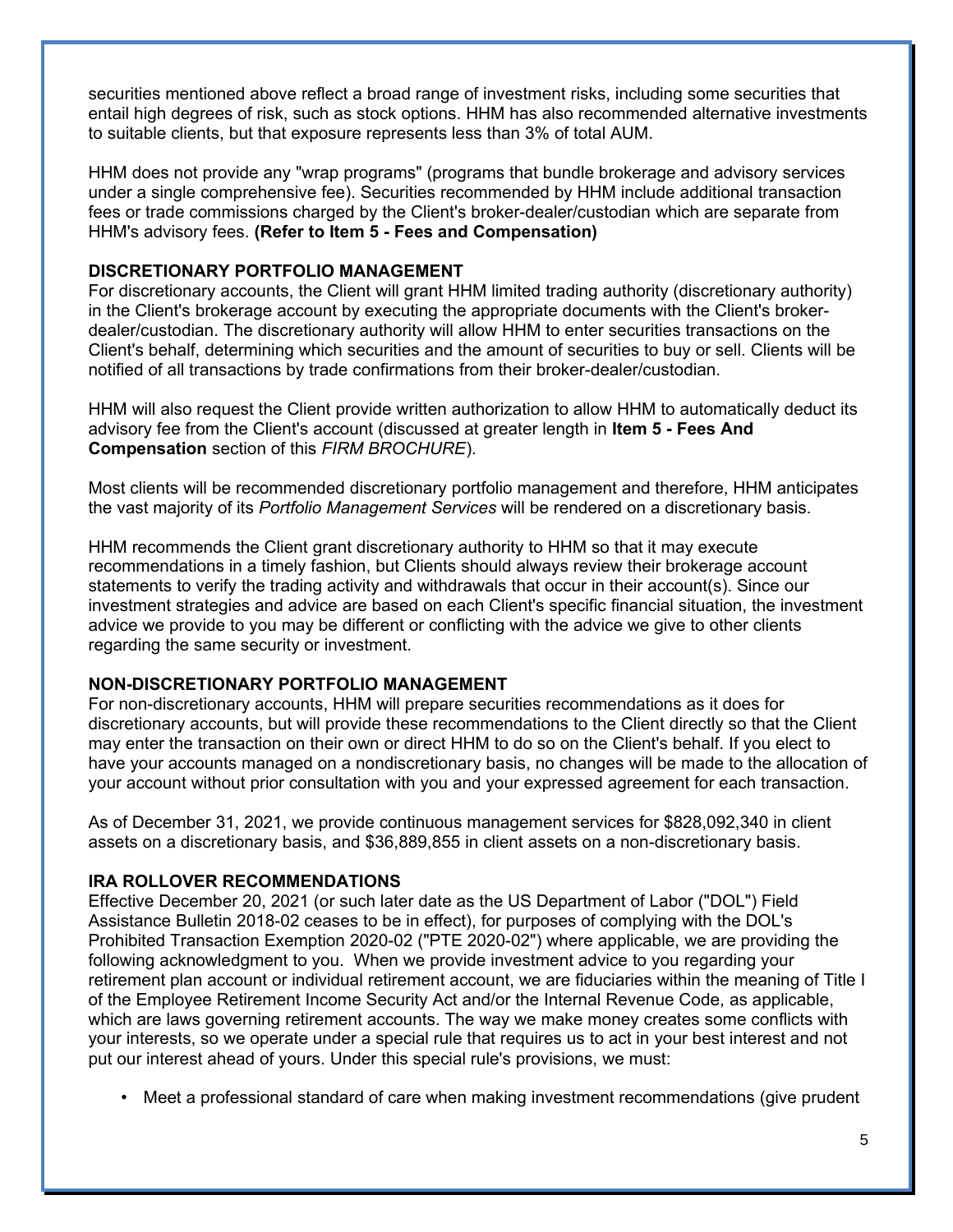advice);

- Never put our financial interests ahead of yours when making recommendations (give loyal advice);
- Avoid misleading statements about conflicts of interest, fees, and investments;
- Follow policies and procedures designed to ensure that we give advice that is in your best interest;
- Charge no more than is reasonable for our services; and
- Give you basic information about conflicts of interest.

We benefit financially from the rollover of your assets from a retirement account to an account that we manage or provide investment advice, because the assets increase our assets under management and, in turn, our advisory fees. As a fiduciary, we only recommend a rollover when we believe it is in your best interest.

## **IRA ROLLOVER CONSIDERATIONS**

As part of our consulting and advisory services, we may provide you recommendations and advice concerning your employer retirement plan or other qualified retirement account.

Our recommendations may include that you consider withdrawing the assets from your employer's retirement plan or other qualified retirement account and roll the assets over to an individual retirement account ("IRA"). Further, we offer our management services be applied to those funds and securities rolled into an IRA or other account for which we will receive compensation. If you elect to roll the assets to an IRA that is subject to our management, we will charge you an asset based fee as described under **Item 5-Fees and Compensation**. This practice presents a conflict of interest because persons providing investment advice on your behalf have an incentive to recommend a rollover to you for the purpose of generating fee based compensation rather than solely based on your needs. You are under no obligation, contractually or otherwise, to complete the rollover. Furthermore, if you do complete the rollover, you are under no obligation to have the assets in an IRA managed by us.

It is important for you to understand many employers permit former employees to keep their retirement assets in their company plan. Also, current employees can sometimes move assets out of their company plan before they retire or change jobs. In determining whether to complete the rollover to an IRA, and to the extent the following options are available, you should consider the costs and benefits of each.

An employee will typically have four options:

- 1. Leave the funds in your employer's (former employer's) plan.
- 2. Move the funds to a new employer's retirement plan.
- 3. Cash out and take a taxable distribution from the plan.
- 4. Roll the funds into an IRA rollover account.

Each of these options has advantages and disadvantages and before making a change we encourage you to speak with your CPA and/or tax attorney.

If you are considering rolling over your retirement funds to an IRA for HHM to manage it is important you understand the following:

1. Determine whether the investment options in your employer's retirement plan address your needs or whether you might want to consider other types of investments.

- a. Employer retirement plans generally have a more limited investment menu than IRAs.
- b. Employer retirement plans may have unique investment options not available to the public such as employer securities, or previously closed funds.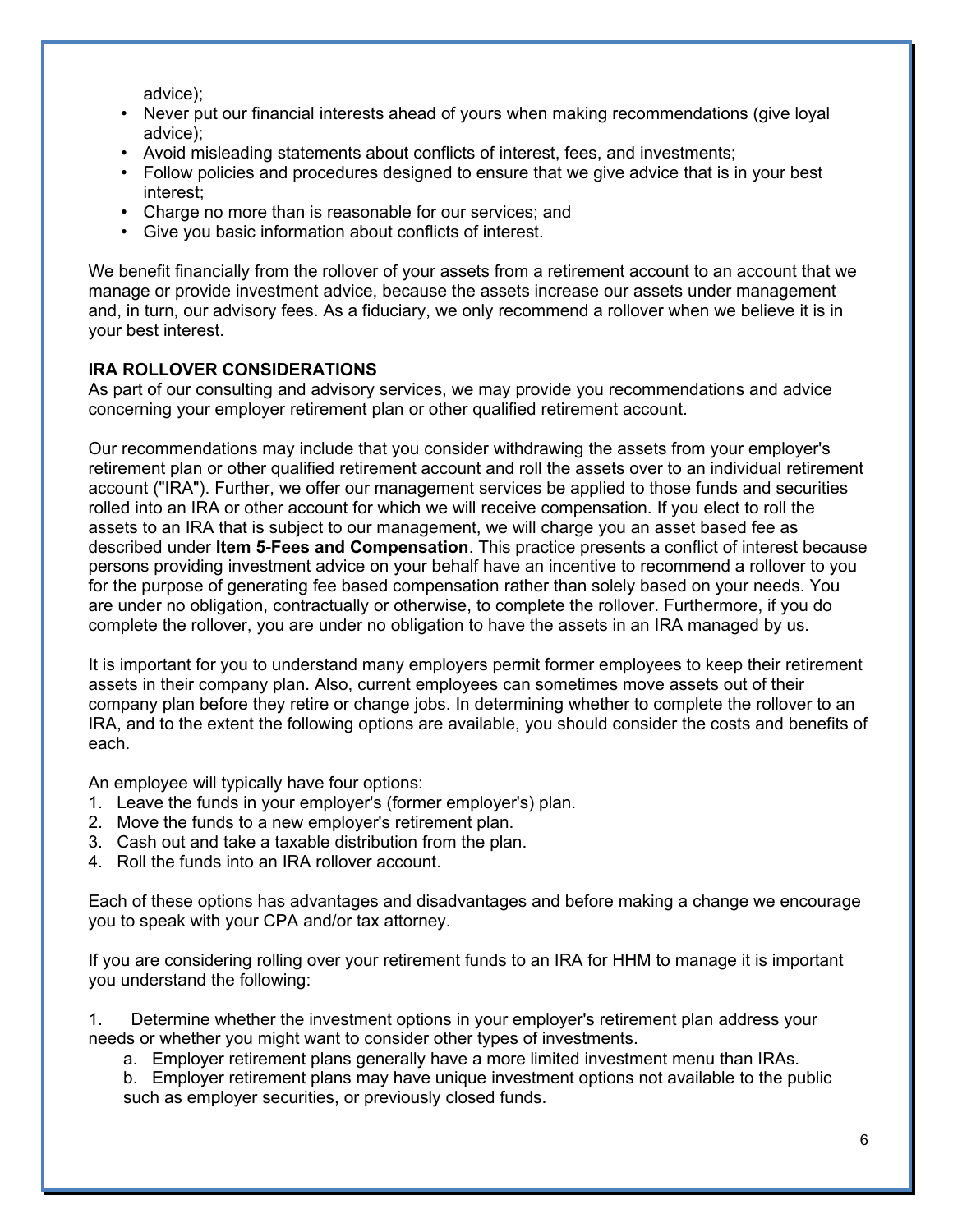2. Your current plan may have lower fees than HHM's fees.

a. If you are interested in investing only in mutual funds, you should understand the cost structure of the share classes available in your employer's retirement plan and how the costs of those share classes compare with those available in an IRA.

b. You should understand the various products and services you might take advantage of at an IRA provider and the potential costs of those products and services.

c. It is likely you will not be charged a management fee and will not receive ongoing asset management services unless you elect to have such services. In the event your plan offers asset management or model management, there may be a fee associated with the services that is more or less than our asset management fee.

3. HHM's strategies may have differing risks than the option(s) provided to you in your plan.

4. Your current plan may offer financial advice, guidance, and/or model management or portfolio options at no additional cost.

5. If you keep your assets titled in a 401k or retirement account, you could potentially delay your required minimum distribution beyond age 72.

6. Your 401k may offer more liability protection than a rollover IRA; each state may vary.

a. Generally, federal law protects assets in qualified plans from creditors. Since 2005, IRA assets have been generally protected from creditors in bankruptcies. However, there can be some exceptions to the general rules so you should consult an attorney if you are concerned about protecting your retirement plan assets from creditors.

7. You may be able to take out a loan on your 401k, but not from an IRA.

8. IRA assets can be accessed any time; however, distributions are subject to ordinary income tax and may also be subject to a 10% early distribution penalty unless they qualify for an exception such as disability, higher education expenses or the purchase of a home.

9. If you own company stock in your plan, you may be able to liquidate those shares at a lower capital gains tax rate.

10. Your plan may allow you to hire us as the manager and keep the assets titled in the plan name.

It is important that you understand the differences between these types of accounts and to decide whether a rollover is best for you. Prior to proceeding, if you have questions contact your investment adviser representative, or call our main number as listed on the cover page of this brochure.

## **FINANCIAL PLANNING SERVICES**

If the Client elects *Financial Planning Services*, HHM may extend the initial consultation to include discussions necessary to begin creating a financial plan or may arrange a follow-up meeting to review additional information about the Client's finances. In any case, the Client will have the choice to:

(a) Consult with HHM on the Client's overall financial situation and obtain a comprehensive, written financial plan; or

(b) Consult with HHM on a specific topic or an individual security.

As the *Comprehensive Financial Plan* option would include the opportunity to discuss many specific topics or any individual security, HHM generally recommends this option for all new Clients. For returning Clients that need to consult with HHM on a specific topic or individual security, they can do so during an *Annual Financial Plan Review* or engage HHM for a *Separate Financial Planning Consultation*.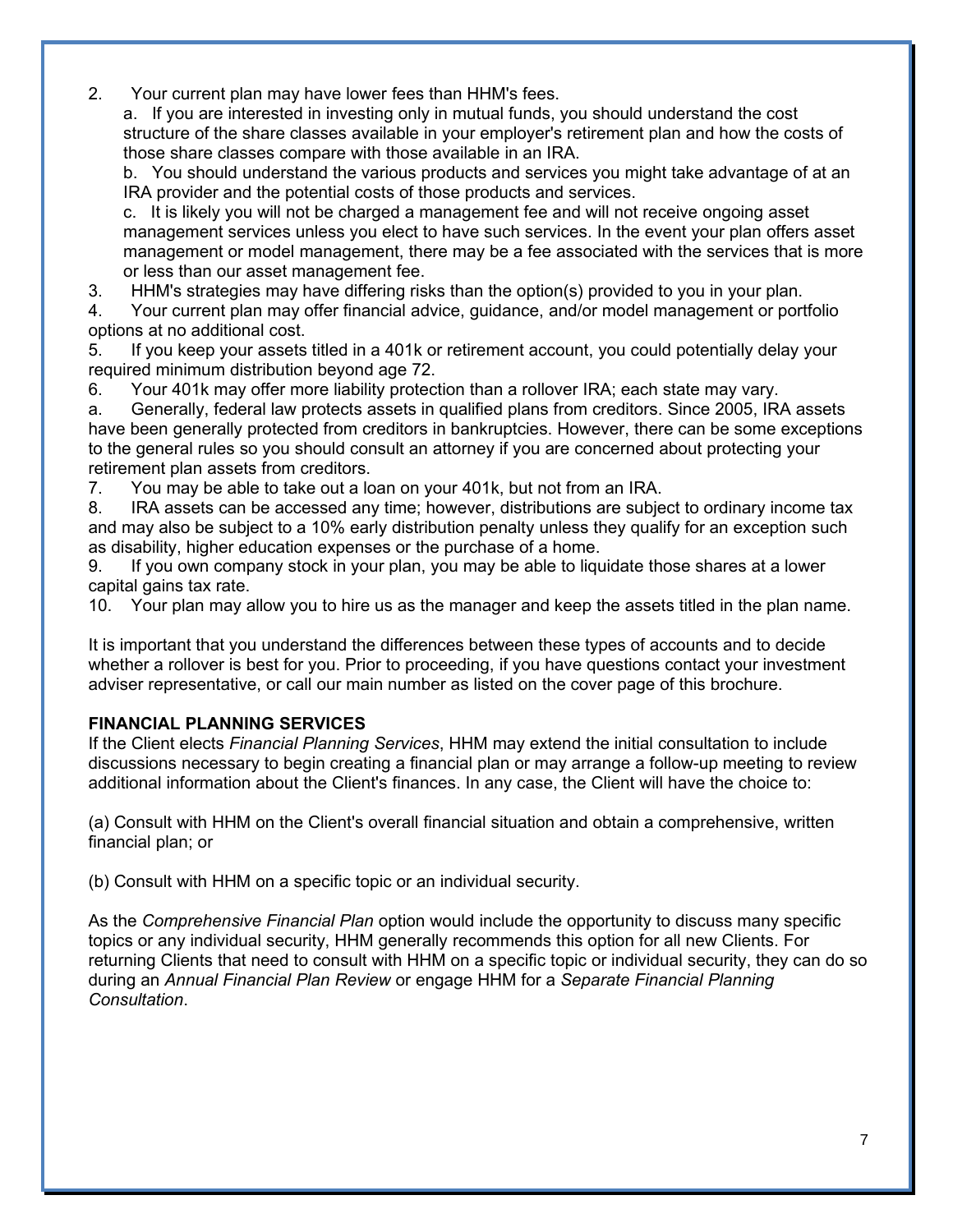## **COMPREHENSIVE FINANCIAL PLAN**

HHM will review all aspects of the Client's finances to prepare a written financial plan that makes comprehensive recommendations to help the Client meet their financial objectives. These areas of analysis include: overall asset allocation, securities recommendations, insurance needs, mortgage planning, consumer debt, retirement planning, college planning, trust & estate planning, savings & budgeting, and tax-planning.

HHM will compile this financial information and use it to construct a *Comprehensive Financial Plan* tailored to the Client's specific financial situation. The written financial plan will typically be constructed within a month.

Clients can execute the recommendations within the *Comprehensive Financial Plan* on their own or HHM can assist in implementation. If *Portfolio Management Services* are recommended in the *Comprehensive Financial Plan*, Clients may engage HHM for those *Portfolio Management Services* as described above.

## **ANNUAL FINANCIAL PLAN REVIEW**

As financial conditions or objectives change over time, Clients should engage HHM to review their financial plan annually. Largely, this review is intended to confirm the Client's financial information is accurate, evaluate whether or not the financial plan is reaching its goals and, make any revisions needed due to changes in the Client's personal goals, objectives, or economic circumstances. However, during this annual review, Clients may also raise new objectives or discuss other financial topics of their choice. Also, if Clients experience life-changing events, they may initiate an *Annual Financial Plan Review* earlier than the typical annual time frame.

## **SEPARATE FINANCIAL PLANNING CONSULTATION**

If Clients need to consult with HHM outside of the initial consultation(s) that led to their *Comprehensive Financial Plan* and before their *Annual Financial Plan Review*, Clients may engage HHM on a limited basis. HHM is available through a *Separate Financial Planning Consultation* to make changes to a *Comprehensive Financial Plan*, discuss a specific financial topic, or evaluate a specific securities investment.

## **EMPLOYEE BENEFIT RETIREMENT PLAN SERVICES**

HHM also provides retirement plan consulting services and investment selection services to businesses with qualified retirement, profit sharing, pension and 401(k) plans. Retirement Plan assets are custodied at a qualified custodian.

HHM maintains relationships with several third party administrators and record keepers for 401(k) plans. These third party administrators and record keepers typically charge their administrative fees directly to the client, separately from HHM.

Generally, the above services are rendered at the retirement plan level. HHM may also enter into a separate client agreement with the plan participant to provide investment advisory and financial planning services.

If such is the case, the normal fees, conditions, and responsibilities stated within this ADV Part 2A and related documents will apply.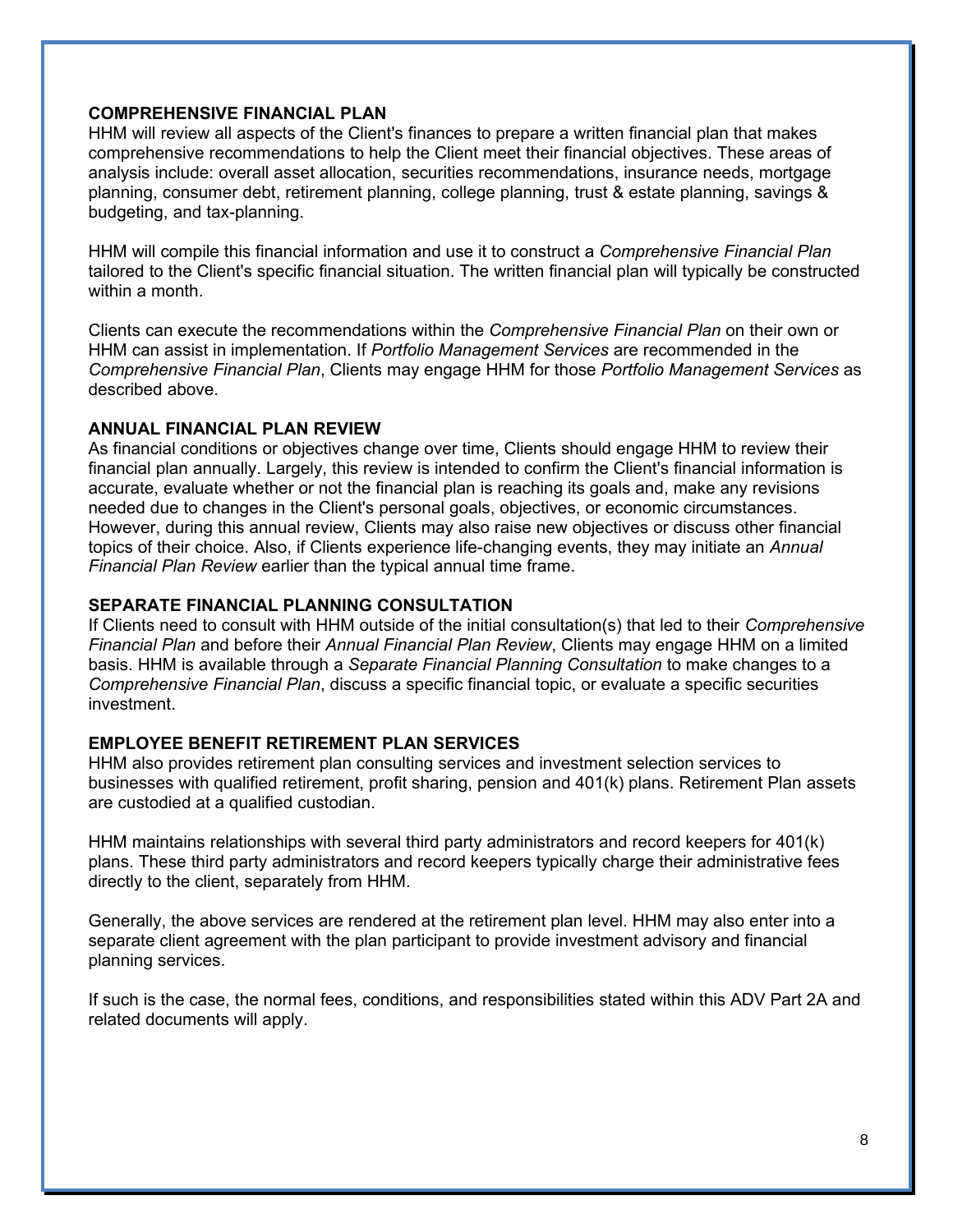# **Item 5 Fees and Compensation**

## **MANAGEMENT FEE**

The annual fee for HHM's Portfolio Management Services will be charged either as a (1) a percentage of assets under management or (2) a quarterly fixed fee basis. Advisory Management fees are paid quarterly in advance.

(1) The annual fee for Portfolio Management Services typically ranges from 50% to 1.00% of assets under management, depending on the nature and complexity of each client's circumstances. While other fee schedules may have been used in the past and may still be in effect, generally, fees being charged to new clients will be based on the following fee schedule. Fees are either progressive (a fee will be assessed based on each threshold) or a fixed fee based on the value of the account.

| <b>Portfolio Value</b>  | <b>Annual Wealth Management Fee</b> |
|-------------------------|-------------------------------------|
| First \$1,000,000       | 1.00%                               |
| Next \$ 500,000         | $0.90\%$                            |
| Next \$ 500,000         | 0.80%                               |
| Next \$1,000,000        | 0.60%                               |
| Amount Over \$3,000,000 | $0.50\%$                            |

\*\*Clients are subject to a \$2,500 per year minimum. HHM can elect to reduce this minimum at its discretion. HHM may change the above fee schedule upon 30-days prior written notice to clients.

An Account Fee of \$12.50 per quarter/account will be billed quarterly in addition to the Management Fee.

The quarterly investment advisory fee is based on the net value of the assets in the account on the last business day of the prior quarter and is due the following business day. The agreed upon amount will be specified in the *Investment Advisory Agreement.*

Management Fees are negotiable depending on both the nature and complexity of client circumstances. HHM will quote an exact percentage to each client based on both the nature of services to be rendered and total value of that account. HHM will group certain related accounts for purposes of determining the annualized fee.

Clients may choose to have management fees directly debited from client accounts in advance at the beginning of each calendar quarter based upon the value (market value or fair market value in the absence of market value), of the client's account at the end of the previous quarter. Alternatively, rather than directly deducting fees from client accounts HHM will directly invoice clients per client request in advance at the beginning of each calendar quarter.

For the initial quarter of Investment Management Services, the first quarter's fees will be calculated on a pro rata basis, which means the advisory fees are payable in proportion to the number of days in the quarter for which the accounts are open.

HHM will combine the account values of direct/immediate family members to determine the applicable advisory fees. By combining account values, the asset total increases, which results in the client(s) paying a reduced advisory fee based on the available breakpoints in HHM's fee schedule stated above.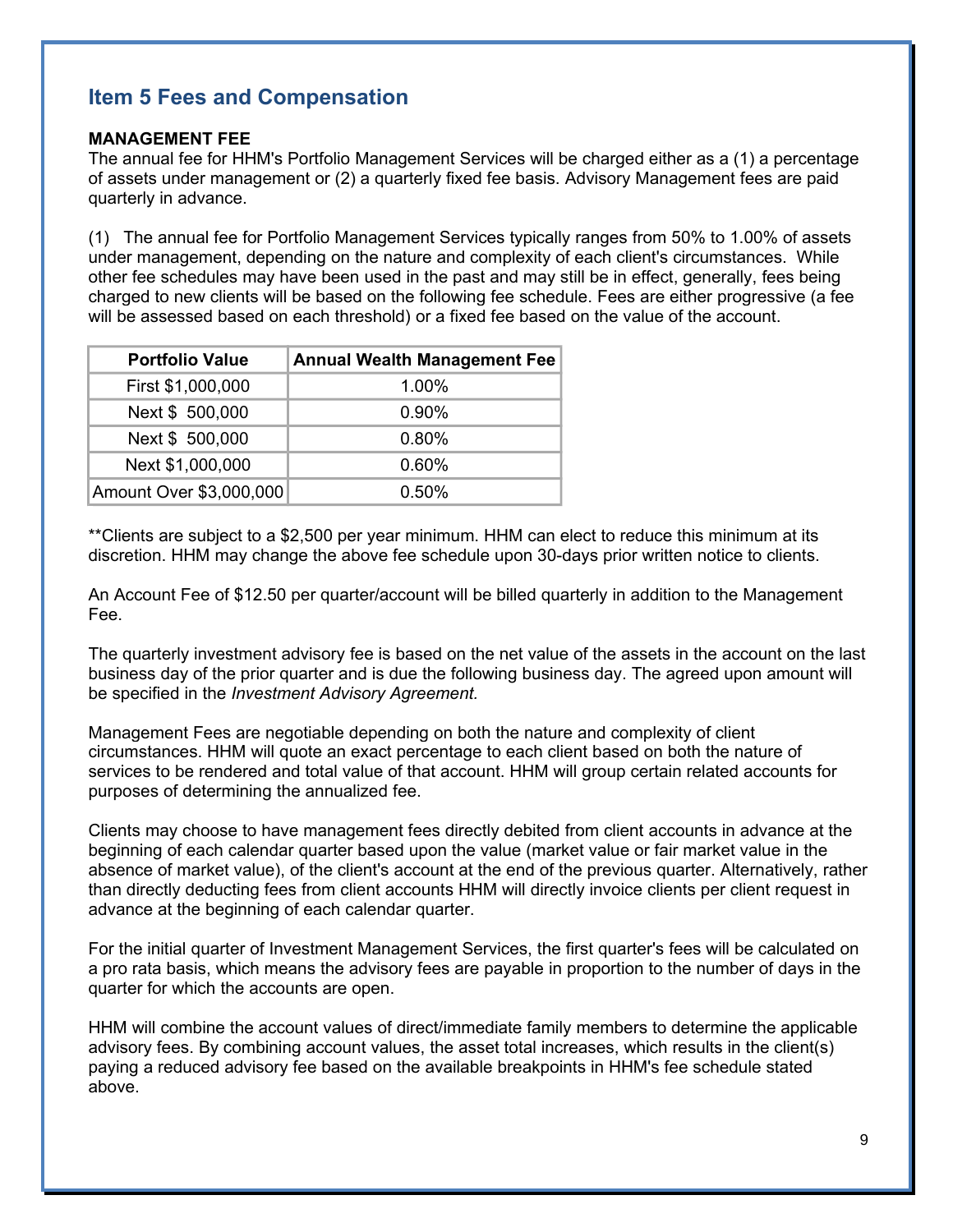Clients may make additions to the account or withdrawals from the account. Fee adjustments will be made for additional deposits to the account and withdrawals from the account for dollar flows of greater than \$5,000 in a single day. Any single day flow into or out of the account within a quarter, when greater than \$5,000, will generate a flow billing calculation. This flow is calculated on a pro rata basis upon the number of days remaining in the quarter. The pro rated calculation is then added to or subtracted from the quarterly fee. This capital flow calculation does not apply to flat fee billing specifications. Adjustments are made in the first calendar quarter billing cycle following the quarter in which the inflows/outflows occurred.

Interim market value fluctuations for account appreciation or depreciation are never adjusted. Because clients are billed at the beginning of a calendar quarter, all dollar changes that occurred in the prior quarter including market value fluctuations will automatically be reflected in the account value upon which the fee is calculated at the beginning of the new quarterly billing cycle.

Client may terminate the Portfolio Management Agreement by submitting written notice to HHM which is effective upon receipt by HHM. For any client who terminates their relationship with HHM prior to the end of the quarter, HHM will refund any unearned management fees on a prorated basis to the client.

(2) In lieu of a percentage of assets under management, clients may request a Fixed Fee Retainer. The amount of the negotiated retainer will be based on the complexity of the clients' affairs which may be more or less than the comparable percentage of assets under management methodology. The retainer amount may reflect certain services which the client needs above and beyond the normal Portfolio Management Services; for example, estate, tax and insurance planning as well as specially tailored concierge services. The final amount will be specified in the *Investment Advisory Agreement*.

The fixed retainer will be billed on a quarterly basis in advance. While typically not the case, a client may go from one billing methodology to another without any penalty or charges.

## **PLANNING FEES FOR FINANCIAL PLANNING SERVICES**

For *Comprehensive Financial Plans* and *Annual Financial Plan Reviews*, HHM charges a fixed fee; however, for *Separate Financial Planning Consultations*, HHM charges an hourly fee.

| <b>Financial Planning Service</b>                                  | <b>Fee Type and Amount</b>   |
|--------------------------------------------------------------------|------------------------------|
| Comprehensive Financial Plan                                       | \$2,000 - \$10,000 fixed fee |
| Annual Financial Plan review                                       | \$1,000 - \$3,000 fixed fee  |
| Separate Financial Planning Consultations \$135 - \$365 hourly fee |                              |

HHM will negotiate its fixed fee amount for *Comprehensive Financial Plans* based on the complexity of the financial plan. Typically, the standard financial plan takes 10 hours; plans that take significantly less time are negotiated at a lower fee while those financial plans that take significantly longer are negotiated at a slightly higher amount. Additionally, HHM offers discounts to select friends, employees and family.

The final amount will be specified in the *Investment Advisory Agreement*.

The fixed fees for Annual Financial Plan Reviews and the hourly rate for Separate Financial Planning Consultations are both negotiable. HHM charges the above financial planning fees upon delivery of the Comprehensive Financial Plan or the Annual financial Plan Review. Hourly fees are charged at the conclusion of the Separate Financial Planning Consultation or quarterly depending upon the extent of the engagement.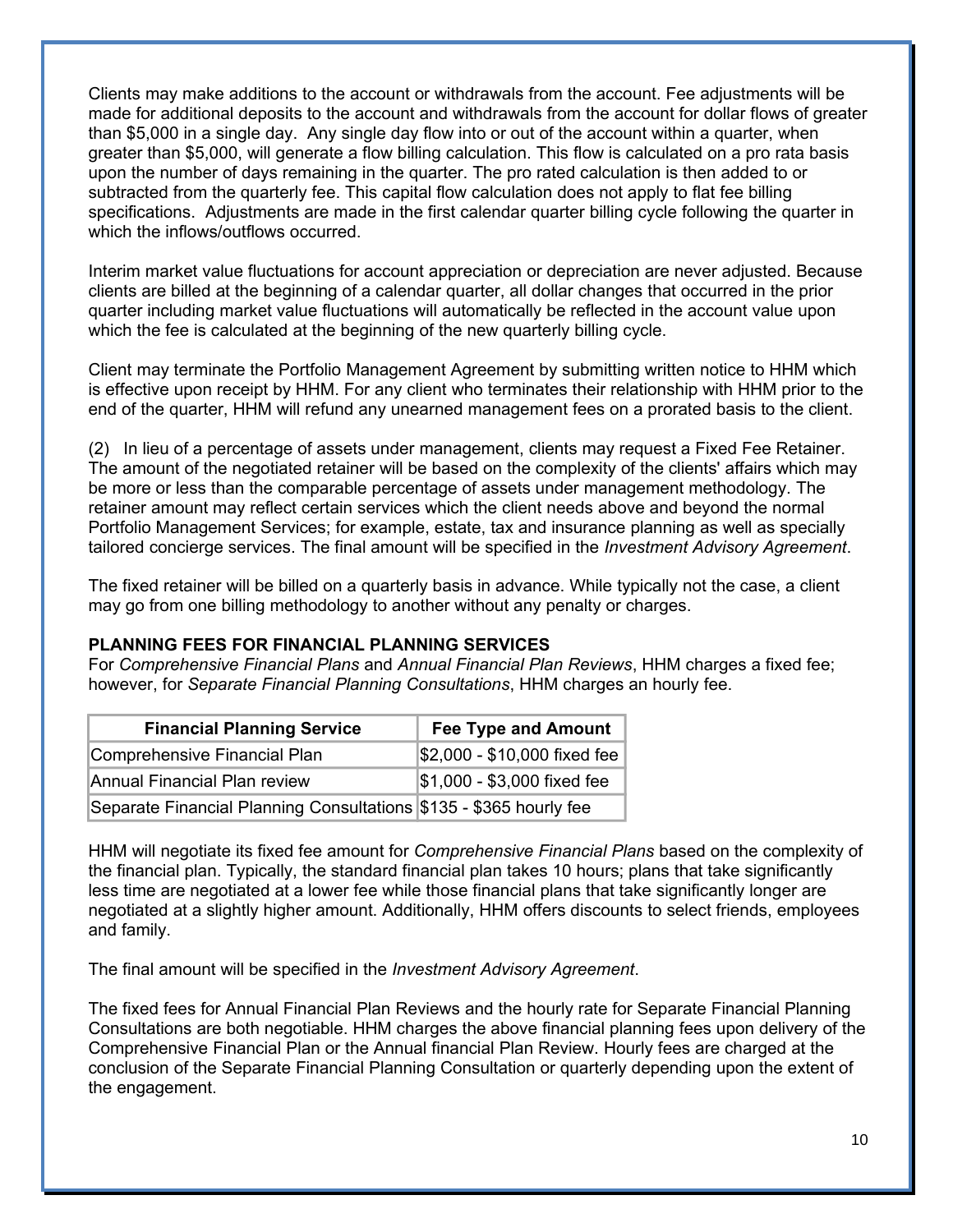As all the financial planning fees are charged in arrears, HHM does not offer refunds as services will have already been performed.

If a Client chooses to terminate Financial Planning Services before the product is delivered or service is complete, HHM will charge a prorated amount for the work completed and will deliver to the client any work product completed.

Otherwise, HHM will include an invoice upon delivery of the *Comprehensive Financial Plan* or *Annual Financial Plan Review* or at the conclusion of the *Separate Financial Planning Consultation*. This invoice will require payment within thirty days after delivery.

## **FEES FOR EMPLOYEE BENEFIT RETIREMENT PLAN SERVICES**

The annual fee for Employee Benefit Retirement Plan Services typically ranges from 0.20% to 1.50% of the fair market value of the plan assets, depending on the nature and complexity of each client's circumstances.

In lieu of the percentage fee, HHM may charge a flat annual fee of between \$3,000 and \$50,000 depending on plan size and/or complexity or the level of services required by the client.

These fees are negotiable depending on both the nature and complexity of the client circumstances. HHM will quote an exact percentage to each client based on both the nature and total dollar value of assets, as well as the client's pre-existing relationship (if any) with HHM. Retirement Plan Consulting fees are paid in arrears.

HHM engages business owners, plan sponsors and plan trustees to help design, implement and manage their company's 401(k)/Profit Sharing Retirement Plan. The Retirement Plan assets are held at a qualified custodian. Each plan will have a Plan Sponsor or business owner engaged with HHM. HHM does not manage the individual retirement plan participants' accounts.

Please refer to **Item 12 - Brokerage Practices** for further details of brokerage and trade fees.

#### **OTHER COMPENSATION**

In addition to the management and financial planning fees described above, some individual Investment Adviser Representatives (IA Representatives) of HHM are licensed as insurance agents to sell insurance products and receive insurance commissions for the sale of those insurance products. These insurance products include life, fixed annuities, and Long Term Care insurance. This creates a conflict of interest and may offer IA Representatives an incentive to recommend insurance products that produce insurance commissions for the IA Representative.

When any such recommendations are made, IA Representatives will disclose this conflict to the Client prior to completing any transaction and will obtain specific consent from the Client before purchasing any insurance product. Additionally, clients always have the option to purchase insurance products through other agents not affiliated with HHM. Such insurance commissions have historically been a marginal part (less than 10 percent) of the IA Representatives' business as their primary focus will be the investment advisory business rather than their insurance business. Any insurance commissions will be charged separately through the insurance company or agency and remitted to HHM. Insurance commissions are paid directly to HHM Wealth Advisors or to the individual IA Representative. HHM requires IA Representatives to assign all commissions generated from such sales to the company.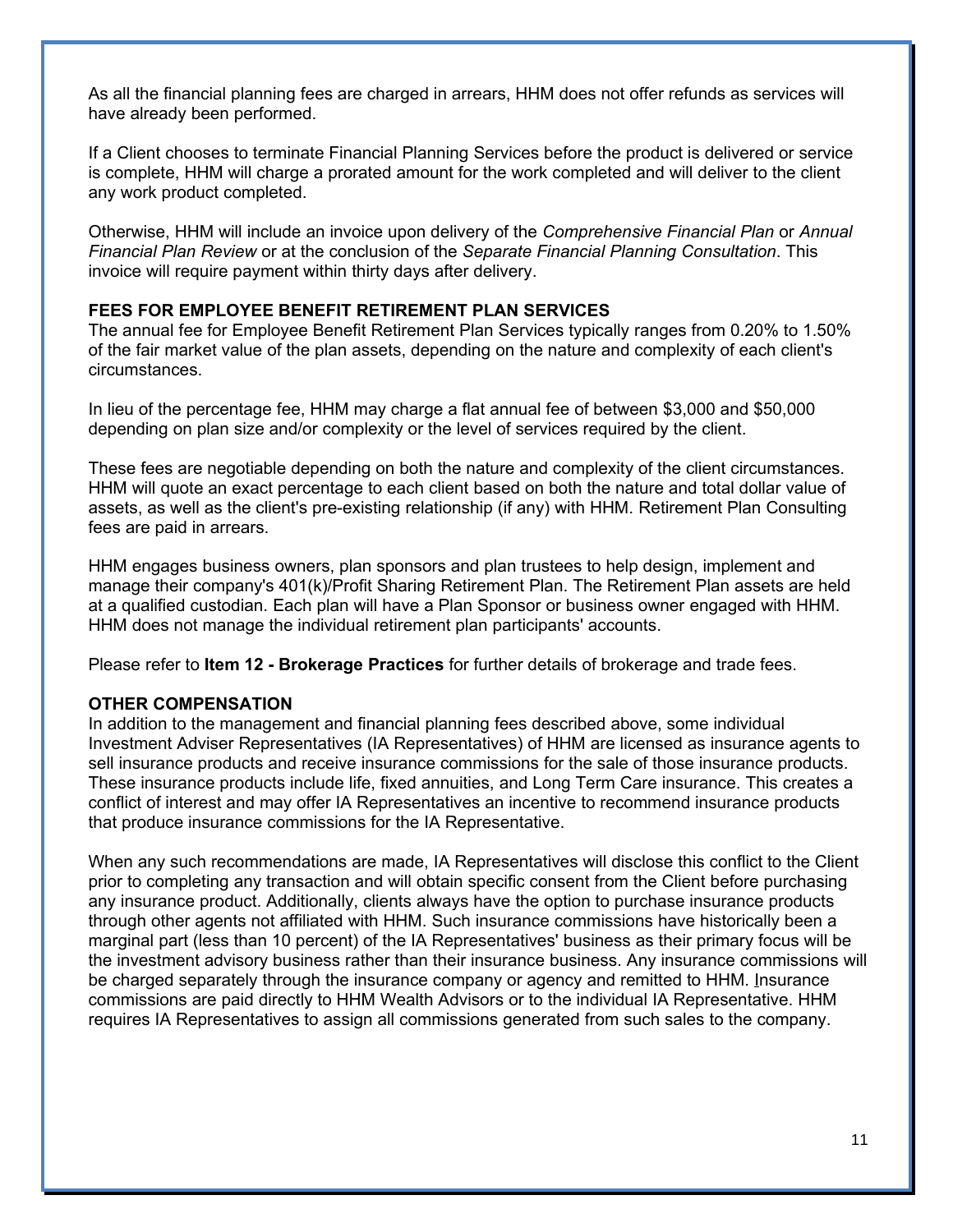Any insurance commissions will be in addition to the advisory fees and HHM will *not* reduce advisory fees for clients that purchase insurance products through HHM's IA Representatives. Aside from the insurance compensation described above, neither HHM nor any of its IA Representatives will accept any compensation for the sale of securities or other investment products.

# **Item 6 Performance-Based Fees and Side-By-Side Management**

HHM does not charge performance-based fees (fees based on gains) and so none of its Clients' accounts will ever be managed side-by-side any performance-based accounts.

# **Item 7 Types of Clients**

HHM Wealth Advisors, LLC provides investment advisory services to individuals, trusts, estates, charitable organizations, corporations and other business entities. Generally, our minimum household value is \$250,000.00, but we may waive this requirement at our discretion. In addition to the \$250,000 minimum household value, clients are subject to a \$2,500 per year minimum fee.

# **Item 8 Methods of Analysis, Investment Strategies and Risk of Loss**

HHM Wealth Advisors, LLC's investment strategy focuses primarily on developing an individual investment strategy for each Client based upon their risk tolerance and investment goals. The investment strategy will dictate the percentage of different types of assets (e.g., equities, bonds, cash) held in the portfolio.

We search for investment opportunities across industry groups and market sectors to diversify the investments in a client's portfolio. We fundamentally analyze individual investment opportunities, meaning we review the company's financial statements to determine the overall financial "health" of the company and determine financial ratios to compare the company's relative value to its competitors. After suitability, diversification of the portfolio is our primary focus. Diversifying the investments across several market sectors, asset classes, and individual securities, we believe is the best way to decrease the volatility and potentially increase the return of our clients' portfolios.

However, Clients should be aware that there are many factors that impact market volatility and return, and many of those may be unknown and may be totally outside of the control of HHM.

We recommend and advise upon various securities including:

- Individual corporate exchange-listed domestic and international securities
- Bonds Corporate, United States Government Bonds and Agency Bonds
- CDs
- Municipal Securities
- Mutual Funds (closed and open-end funds)
- Exchange Traded Funds (ETFs)
- MLPs and real estate investment trusts (REITs)
- Alternative Investments, Limited Partnerships (LPs)

As stated in **Item 4. Advisory Business** above, clients may restrict their investments to certain securities or types of securities purchased in their portfolio.

**It is important to understand investing in general involves risk of loss that clients should be prepared to bear.**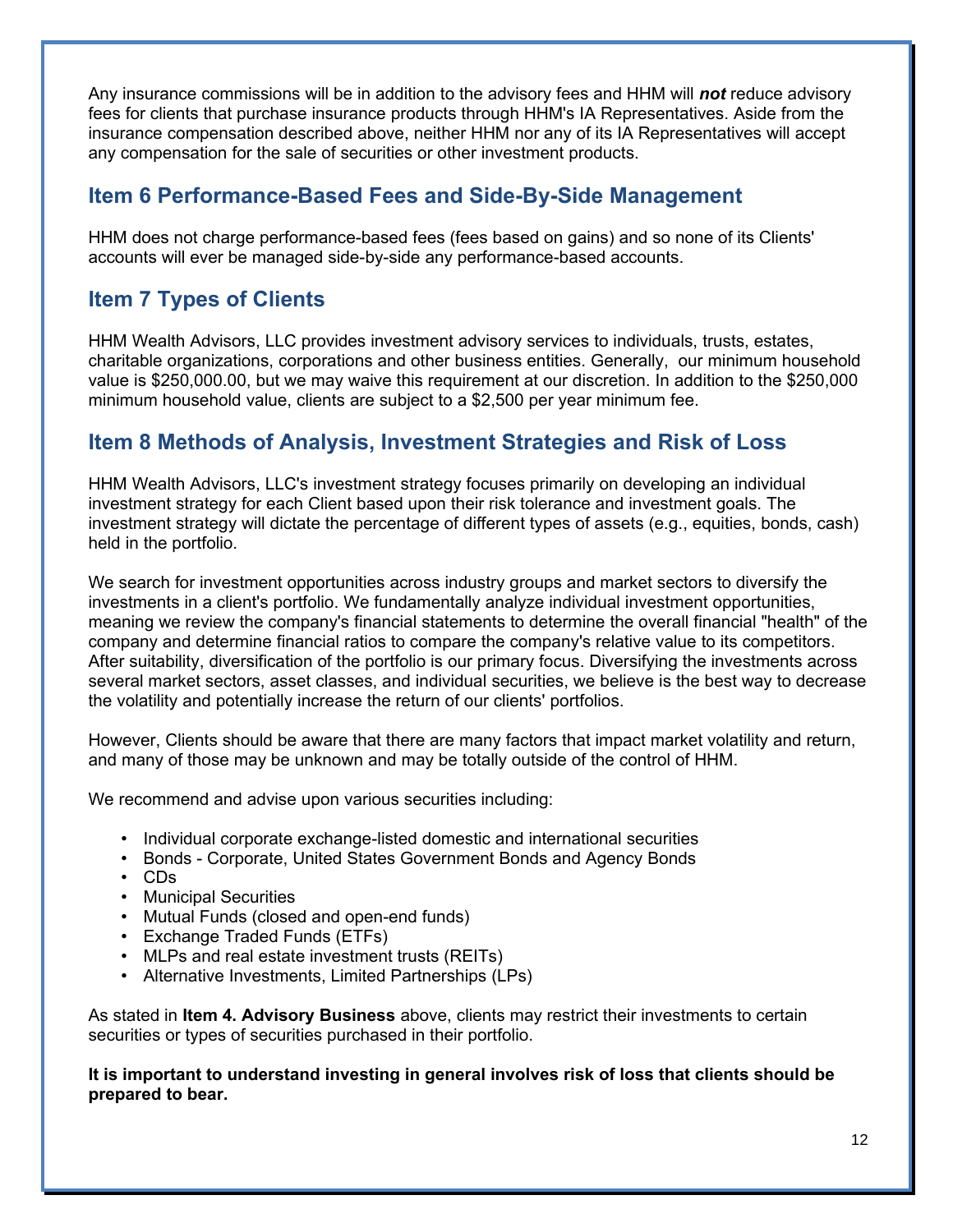Along with the obvious risk of loss of principal, there are a number of significant risks associated with HHM's investment approach. These risks include, but are not limited to:

• **Inflation Risk:** The investment value may not keep pace with inflation. If the after tax return on an investment is less than the rate of inflation, the value of the investment will decline.

= **Equity Investing Risks:** Equity risk is the risk that the value of equity securities will fall due to general market or economic conditions (**market risk**), perceptions of the industry (**industry risk**), or company specific circumstances (**business risk**).

= **Fixed Income Investing Risks:** The value of fixed income investments may fall due to upward interest rate movement (**interest rate risk**) and specific issuer's inability to pay its obligations (interest and principal payments) due to unforeseen circumstances (**credit risk**).

= **Global Investing Risks**: HHM searches to find high quality opportunities on the global basis. This may result in additional risks such as:

- **Country Risk** The possibility that political events, (war, national elections), financial problems (rising inflation, government default), or natural disasters (earthquake, poor harvest) will weaken a country's economy and cause investments in that country to decline.
- **Currency Risk** The possibility that returns could be reduced for Americans investing in foreign securities because of a rise in the value of the U.S. dollar against foreign currencies. Also called exchange-rate risk.
- **Foreign Market Exchanges** Foreign markets may experience sudden and dramatic volatility which may result in the inability to quickly sell foreign securities traded on that exchange (liquidity risk).

= **Mutual Fund Investing:** We recommend and advise upon mutual funds. Investing in mutual funds also presents the following risks in addition to those detailed above:

• **Manager Risk** - The possibility that an actively managed mutual fund's investment advisor will fail to execute the fund's investment strategy effectively resulting in the failure of the stated objectives.

## **Mutual Fund Share Classes**

Mutual funds are sold with different share classes, which carry different cost structures. Each available share class is described in the mutual fund's prospectus. When we purchase, or recommend the purchase of, mutual funds for a client, we select the share class that is deemed to be in the client's best interest, taking into consideration internal expenses, transaction fees, position size, expected frequency of trades and other factors. When the fund is available for purchase at net asset value, we will purchase, or recommend the purchase of, the fund at net asset value. We also review the mutual funds held in accounts that come under our management to determine whether a more beneficial share class is available, considering internal expenses, transaction fees, position size, expected frequency of trades.

Mutual Fund shares have varying internal expenses and the trading of those shares have varying transaction expenses, based on the share class of the specific mutual fund. These range from higher internal expenses with no transaction fees to lower internal expenses with transaction fees charged on a per trade basis. Note, none of the expenses associated with the shares or trading are ever paid to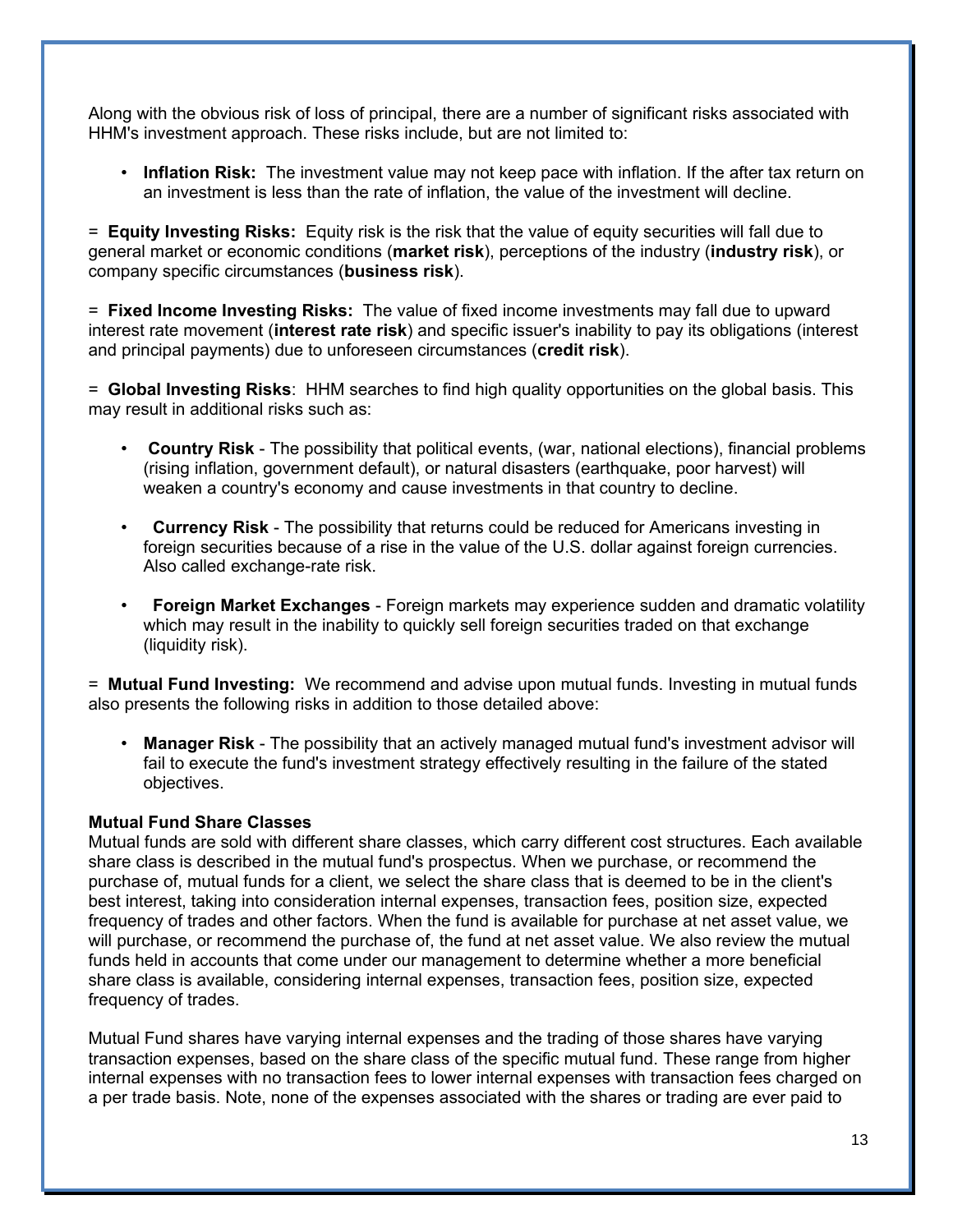HHM. HHM's advisory practices, service model and compensation model are aligned with the client. It is the advisor's objective to select share classes that reduce mutual fund expenses for the client creating the most efficient portfolio. At times, multiple share classes will be used across a single client's portfolio and even within the same client account. In addition, there are times where one share class is purchased with the intent to later shift to another share class.

= **ETF Investing:** We recommend and advise upon ETFs. Investing in ETFs also presents the following risks in addition to those detailed above:

• **Tracking error risks** - The ETF investment adviser may not be able to cause the ETF's performance to match that of its Underlying Index or other benchmark, which may negatively affect the ETF's performance against its benchmark. In addition, an ETF may not have investment exposure to all of the securities included in its Underlying Index, or its weighting of investment exposure to such securities may vary from that of the Underlying Index. Some ETFs may invest in securities or financial instruments that are not included in the Underlying Index, but which are expected to yield similar performance.

HHM's main sources of information for its investment research are:

- Financial newspapers and magazines,
- Inspections of corporate activities,
- Corporate rating services,
- Research materials prepared by other third parties,
- Annual reports, prospectuses, filings with the SEC, and
- Company press releases
- Informational Web training sponsored by Schwab and industry leaders attendance at industry seminars and conferences

# **Item 9 Disciplinary Information**

Neither HHM nor any of its related persons (including management and IA Representatives) have had any disciplinary events in their past. Clients and prospective Clients can always view the CRD records (registration records) for HHM or any of its IA Representatives through the SEC's Investment Advisor Public Disclosure (IAPD) website at *[www.adviserinfo.sec.gov](http://www.adviserinfo.sec.gov/)* or through FINRA's BrokerCheck database online at [www.finra.org/brokercheck](http://www.finra.org/brokercheck) if the IA Representative is also a broker-dealer agent. The CRD number for HHM is 150843.

# **Item 10 Other Financial Industry Activities and Affiliations**

While HHM is not an insurance agency, IA Representatives of HHM may be licensed as independent insurance agents in Tennessee and other states and have affiliations with various insurance companies whose products they sell. As IA Representatives of HHM, these advisors recommend insurance products and also, as independent insurance agents, sell those recommended insurance products to clients.

When such recommendations or sales are made, a conflict of interest exists as these advisors earn insurance commissions for the sale of those products, which creates an incentive to recommend such products. HHM requires that all IA Representatives disclose this conflict of interest when such recommendations are made.

Also, HHM requires IA Representatives to disclose that clients may purchase recommended insurance products from other insurance agents not affiliated with HHM. Further, HHM requires IA Representatives to assign all commissions generated from such sales to the company.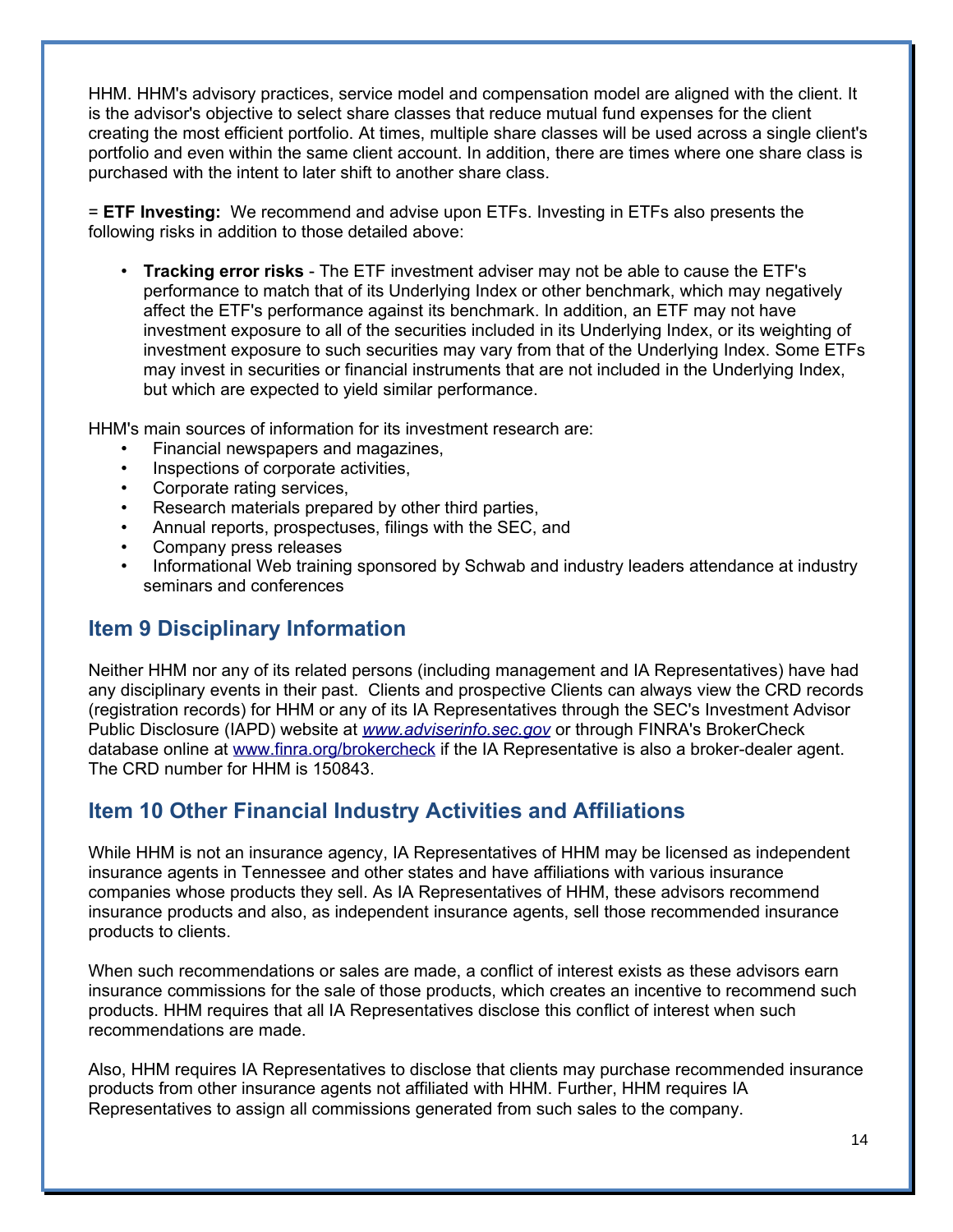As previously disclosed under **Item 4 - Advisory Business**, HHM Wealth is partially owned by The CPA Group LLC, dba Henderson, Hutcherson & McCullough PLLC. In addition to Financial Advisory work, some advisors provide tax services to Henderson, Hutcherson & McCullough based upon an operating agreement between the two firms.

## **Item 11 Code of Ethics, Participation or Interest in Client Transactions and Personal Trading**

## **CODE OF ETHICS**

.

Pursuant to SEC Rule 204A-1, HHM has a Code of Ethics that promotes the fiduciary duty of HHM and its IA Representatives. The Code of Ethics articulates the importance of trust as a foundation to the relationship between an investment adviser and its Clients and establishes policies and procedures to ensure that HHM and its IA Representatives place the interests of the Clients first. The Code of Ethics requires that HHM and its IA Representatives adhere to all applicable securities and related laws and regulations

The Code of Ethics also requires HHM and its IA Representatives follow industry "best practices" involving: confidential information, suitability of investments, personal trading on the part of HHM and its IA Representatives, outside business activities of IA Representatives, and the disclosure of conflicts of interest. A complete copy of HHM's Code of Ethics is available upon request (at no charge) to any Client or prospective Client.

#### **PARTICIPATION OR INTEREST IN CLIENT TRANSACTIONS AND PERSONAL TRADING**

HHM has no proprietary interest in Client transactions. As explained under **Item 10-Other Financial Industry Activities and Affiliations**, some of HHM's IA Representatives are licensed as independent insurance agents in Tennessee or other states. As IA Representatives of HHM, these advisors recommend insurance products and also, as independent insurance agents, sell those recommended insurance products to Advisory Clients. When such recommendations or sales are made, a conflict of interest exists as these advisors earn insurance commissions for the sale of those products, which create an incentive to recommend such products. HHM requires that all IA Representatives disclose this conflict of interest when such recommendations are made. Also, HHM requires IA Representatives to disclose that Advisory Clients may purchase recommended insurance products from other insurance agents not affiliated with HHM.

Additionally, IA Representatives of HHM have an interest in Client transactions insofar as they may personally invest in the same securities recommended to Advisory Clients. These transactions involve a conflict of interest as HHM or IA Representatives benefit from an increase in price from subsequent purchases by Advisory Clients. To address this conflict of interest, HHM and its IA Representatives will adhere to the following procedures regarding their personal trading:

1) Client transactions are generally placed ahead of those for HHM related parties, its management, and its IA Representatives

2) HHM and its IA Representatives will mostly recommend investments that are widely traded

3) In the rare instance where private placement offerings are recommended to Clients and an IA Representative also has an ownership interest in the private offering, full disclosure will be given so the Client fully understands that conflict of interest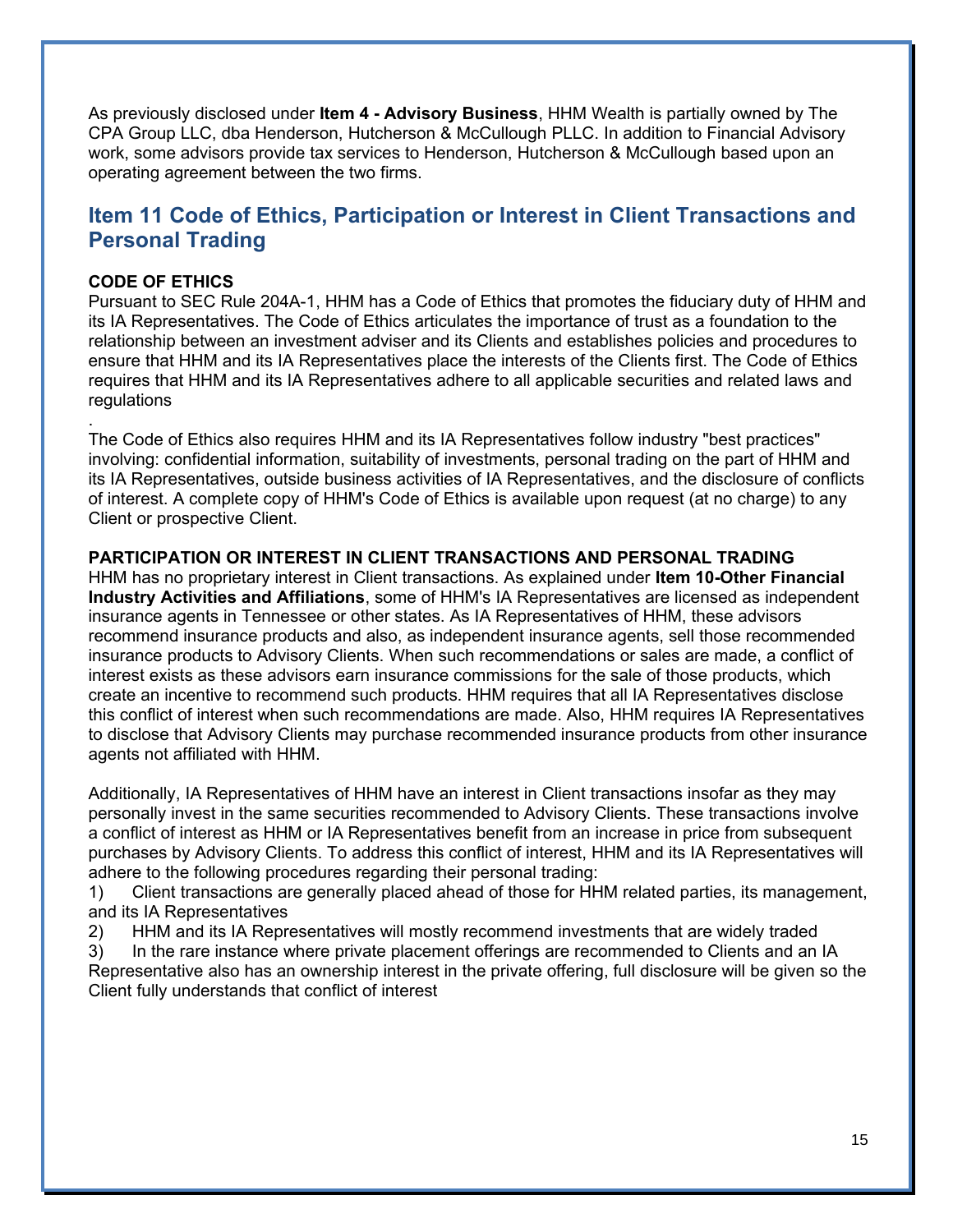# **Item 12 Brokerage Practices**

While HHM does not maintain physical custody of the assets it manages; HHM may be deemed to have constructive custody of some client assets for regulatory purposes (see **Item 15-**C**ustody** below).

Client assets are maintained in a client's account at a "qualified custodian." When requested to do so by a client or prospective client, HHM will recommend clients use Charles Schwab & Co., Inc. (Schwab), a FINRA-registered broker-dealer, member SIPC, as the qualified custodian. HHM is independently owned and operated and is not affiliated with Schwab. Schwab will hold Client assets in a brokerage account and buy and sell securities as HHM/you instructs them to. Clients receive account statements directly from Schwab.

In addition to Charles Schwab & Co., Inc., HHM manages assets held at other custodians. While HHM may recommend Clients use Schwab as the custodian/broker, the Client decides whether to do so and will open Client accounts with Schwab or a custodian/broker dealer of Client's choice by entering into an account agreement with the custodian/broker-dealer.

HHM may administratively assist clients in opening an account. If a client's account is maintained at Schwab, HHM can still use other brokers to execute trades for such account as described below (see "**Client Brokerage and Custody Costs**"), but in practice such transactions are rare.

## **How HHM selects Brokers/Custodians**

HHM seeks to recommend a custodian/broker-dealer that will hold client assets and execute transactions on terms that are overall, most advantageous when compared to other available providers and their services. HHM considers a wide range of factors, including among others:

- Combination of transaction execution services and asset custody services (generally without a separate fee for custody); promptness of execution reports and accuracy of confirmations and statements provided to clients
- Capability to execute, clear and settle trades (buy and sell securities for your account)
- Capability to facilitate transfers and payments to and from accounts (wire transfers, check requests, bill payment, etc.)
- Breadth of available investment products [stocks, bonds (corporate, municipal, U.S. Government Treasuries and Agency), mutual funds, exchange-traded funds (ETFs), etc.]
- Availability and value of investment research and tools to assist us in making investment decisions
- Quality of services
- Competitiveness of the price of those services (commission rates, margin interest rates, other fees, etc.) and willingness to negotiate the prices
- Reputation, financial strength, and stability
- Prior services to HHM and HHM's clients
- Availability of other products and services that benefit HHM, as discussed below (see "**Products and Services Available to HHM from Schwab**")

## **Clients' Brokerage and Custody Costs**

For client accounts maintained at Schwab, Schwab generally does not charge separately for custody services but is compensated by charging the client commissions or other fees on trades that it executes or that settle into the Schwab account. The commission rate Schwab charges HHM's clients is contingent upon the total amount of assets the client maintains at Schwab and whether or not the client chooses to receive trade confirmation and account statements electronically. HHM will discuss and disclose exact commission charges directly with the client prior to entering into an advisory services agreement. Schwab is also compensated by earning interest on the uninvested cash in your account in Schwab's Cash Features Program.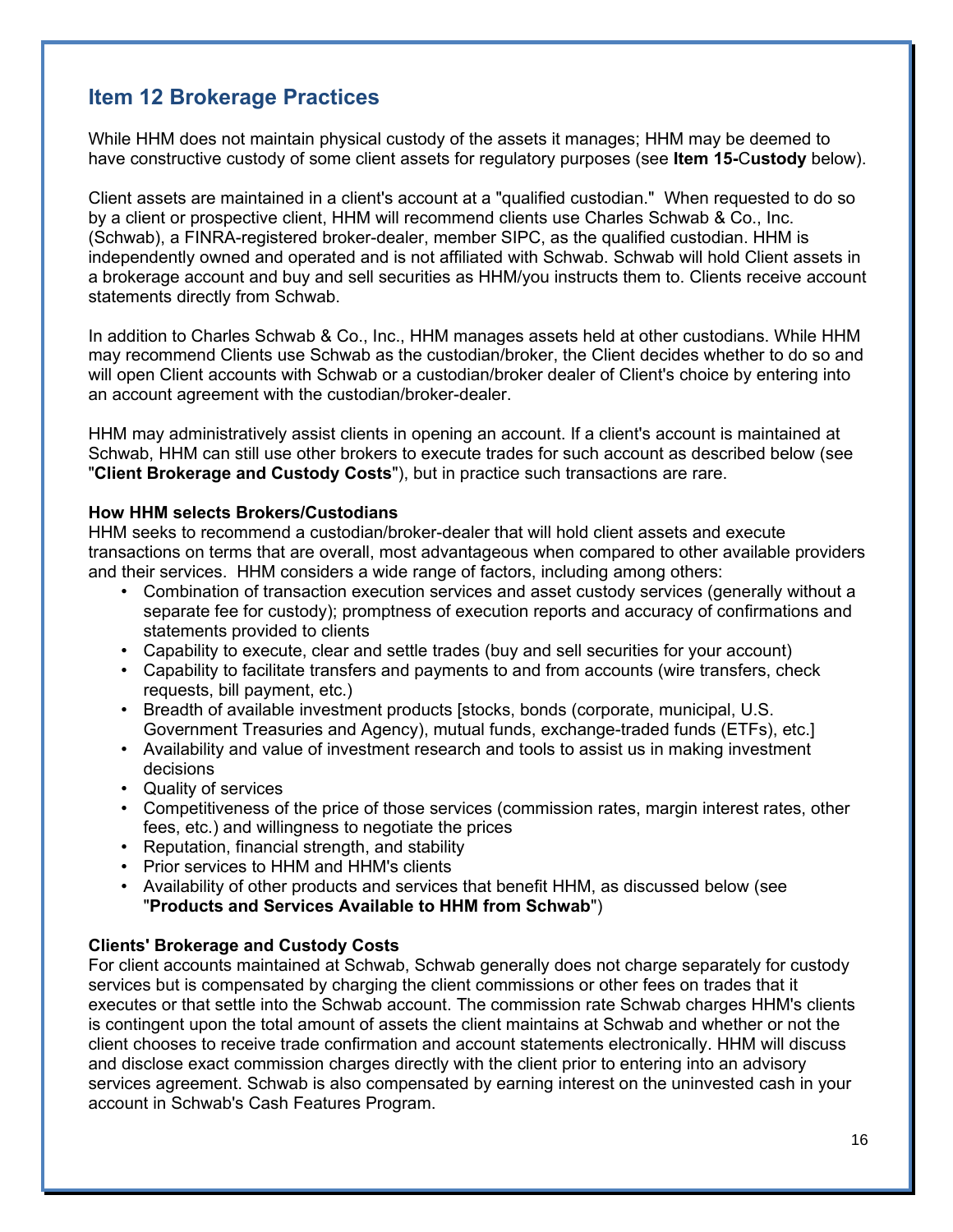Schwab maintains a multi-tiered commission or transaction trade matrix depending on several factors.

For assets custodied at Charles Schwab or other custodians, HHM will never share in the commissions the custodian assesses a client for securities transactions.

In addition to commissions, Schwab charges HHM's clients a flat dollar amount as a "prime broker" or "trade away" fee for each trade that it has executed by a different broker-dealer but where the securities bought or the funds from the securities sold are deposited (settled) into client's Schwab account. These fees are in addition to the commissions the client pays the executing broker-dealer. Because of this, in order to minimize HHM's client's trading costs, HHM executes most trades for client accounts through Schwab.

HHM has determined having Schwab execute most trades is consistent with its duty to seek "best execution" of our clients' trades. Best execution means the most favorable terms for a transaction based on all relevant factors, including those listed above (see "**How HHM Selects Brokers/Custodians**").

While Schwab does not charge an account maintenance fee, clients may incur an occasional fee associated with activity within their account such as wire fee, transfer, or overnight check delivery fee.

## **Products and Services Available to HHM from Schwab**

Schwab Advisor Services™ (formerly Schwab Institutional<sup>®</sup>) is Schwab's business serving independent investment advisory firms like HHM. Schwab Advisor Services™ provides HHM and its clients with access to its institutional brokerage - trading, custody, reporting and related services many of which are not typically available to Schwab retail customers. Schwab also makes available various support services. Some of those services help HHM manage or administer its clients' accounts while others help HHM manage and grow its business. Schwab's support services generally are available on an unsolicited basis (HHM does not have to request them) and at no charge to HHM. Following is a more detailed description of Schwab's support services:

## **Services that benefit the Client**

Schwab's brokerage services include access to a broad range of investment products, execution of securities transactions and custody of client assets. The investment products available through Schwab include some to which HHM might not otherwise have access or that would require a significantly higher minimum initial investment by our clients. Schwab's services described in this paragraph generally benefit the client and their account.

## **Services that may not directly benefit the Client**

Schwab also makes available to HHM other products and services that benefit HHM but may not directly benefit the client or clients' account. These products and services assist HHM in managing and administering its clients' accounts. They include investment research, both Schwab's own and that of third parties. HHM uses this research to service a substantial number of our clients' accounts, including accounts not maintained at Schwab. In addition to investment research, Schwab also makes available software and other technology that:

- Provide access to client account data (duplicate trade confirmations and account statements)
- Facilitate trade execution and allocate aggregated trade orders for multiple client accounts
- Provide pricing and other market data
- Facilitate payment of our fees from HHM's clients' accounts
- Assist with back-office functions, recordkeeping, and client reporting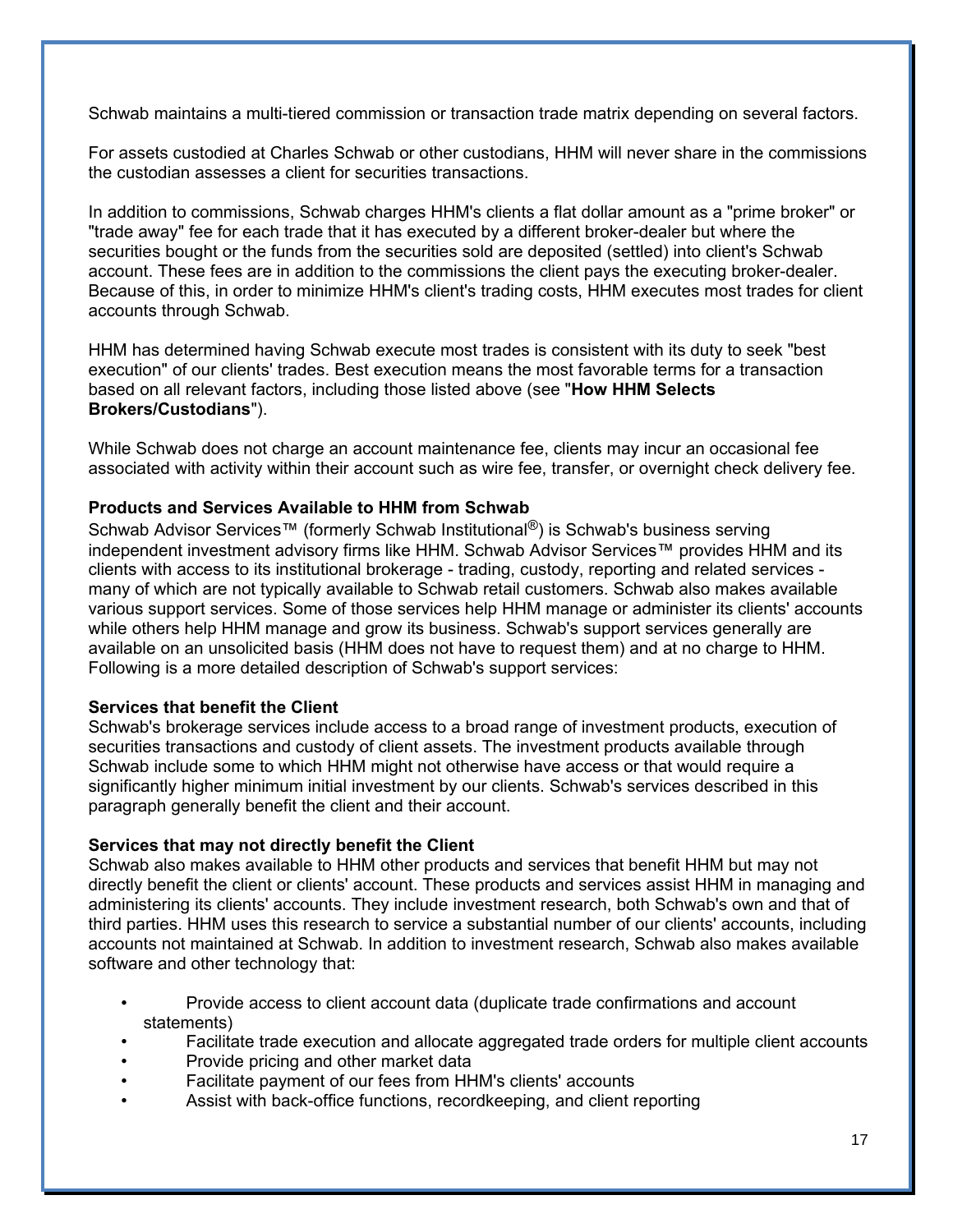## **Services that generally benefit only HHM**

Schwab also offers other services intended to help HHM manage and further develop its business enterprise. These services include:

- Educational conferences and events
- Technology, compliance, legal, and business consulting & resources
- Publications and conferences on practice management and business succession
- Access to employee benefits providers, human capital consultants, and insurance providers.

Schwab provides some of these services itself. In other cases, it will arrange for third-party vendors to provide the services to HHM. Schwab may also discount or waive its fees for some of these services or pay all or part of a third party's fees.

Schwab also provides HHM with other benefits. HHM has access to Schwab's compliance publications and resources to a considerable extent and have attended educational conferences and events at HHM's own expense.

Product vendors recommended by HHM may provide monetary and non-monetary assistance with client events, provide educational tools and resources, and may reimburse or cover expenses for attending their conferences. HHM does not select products or vendors based on or as a result of any monetary or non-monetary assistance. This is considered a conflict of interest. To mitigate the conflict of interest, we are providing you with this disclosure.

## **HHM's Interest in Schwab's Services**

The availability of these services from Schwab benefits HHM because HHM does not have to produce or purchase them.

Schwab has indicated HHM will not have to pay for Schwab's services so long as its clients collectively maintain a total of at least \$10 million of their assets in accounts at Schwab. Beyond that, these services are not contingent upon HHM committing any specific amount of business to Schwab in trading commissions or assets in custody. This \$10 million minimum does not provide HHM an incentive to recommend its clients maintain an account with Schwab, based on HHM's interest in receiving Schwab's services that benefit its business rather than based on its clients' interest in receiving the best value in custody services and the most favorable execution of transactions. HHM believes its recommendation of Schwab as custodian and broker-dealer is in the best interests of its clients.

HHM's recommendation is primarily supported by the scope, quality, and price of Schwab's services provided to Clients (see *"How HHM Selects Brokers/Custodians"*) and not Schwab's services that benefit HHM. HHM clients currently maintain a collective amount of assets at Schwab well in excess of \$10 million therefore HHM also believes it currently has no incentive to recommend HHM clients maintain their assets at Schwab other than for the client's benefit only. It is also important to remember HHM clients may choose any custodian or broker-dealer they wish.

## **Brokerage for Client Referrals**

HHM does not receive client referrals from any broker-dealer or custodian.

#### **Directed Brokerage**

If a broker-dealer recommendation is *requested by the client,* we will recommend Schwab as the broker-dealer for reasons described in **"How HHM Selects Brokers/Custodians"** above.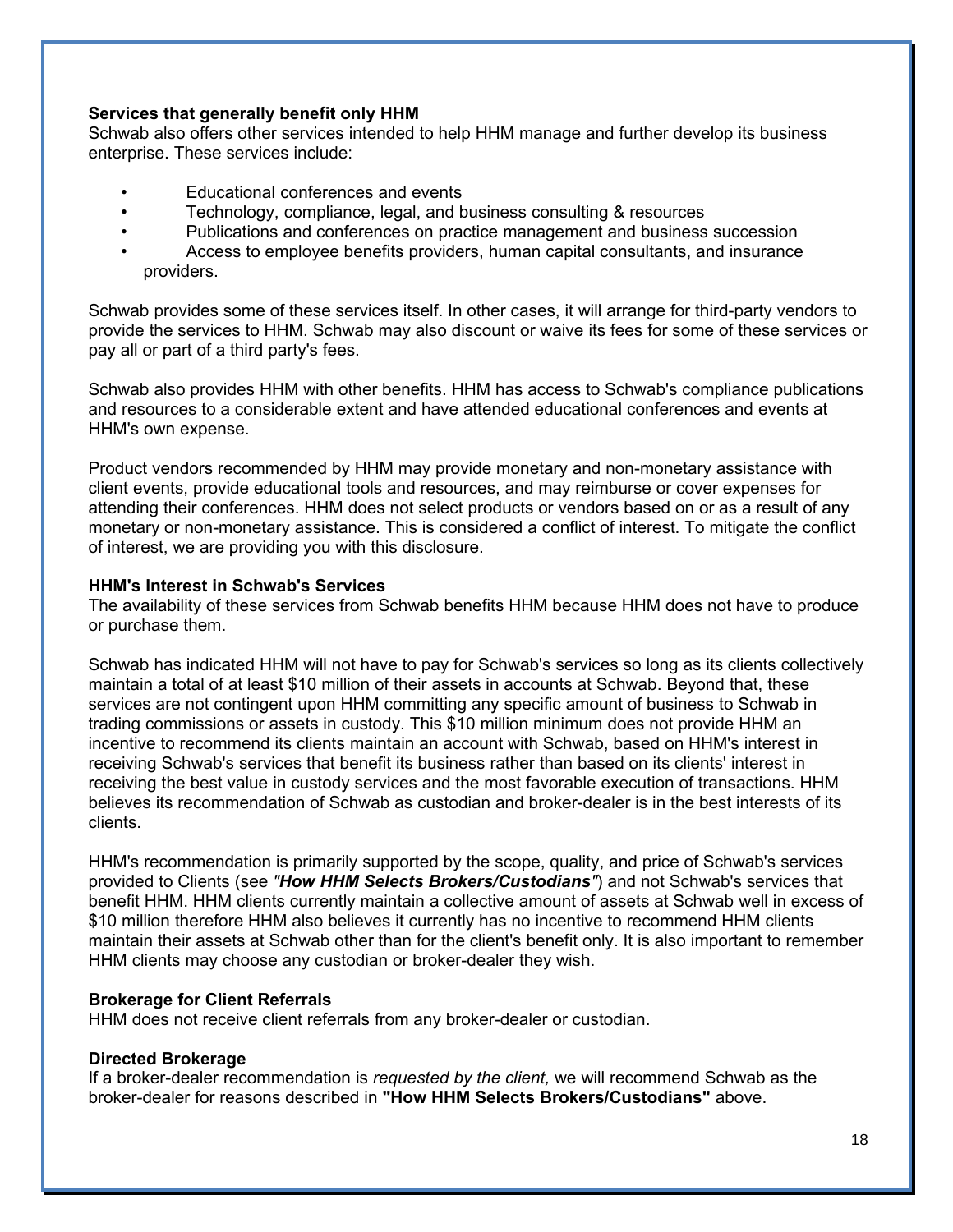HHM does *not require* its clients to use any particular broker-dealer. It is ultimately the client's decision where to open or maintain their broker-dealer account.

HHM is independently owned and operated and is not affiliated with Schwab. HHM believes its recommendation of Schwab as broker-dealer is in the best interests of its clients. HHM's recommendation is primarily supported by the scope, quality, and price of Schwab's services (again see **"How HHM Selects Brokers/Custodians"** above) and Schwab's ability to facilitate the best execution of the orders HHM places for its clients.

The conflicts of interest this recommendation presents is addressed in complete detail in "**Products and Services Available to HHM from Schwab"** above.

Clients may direct brokerage to any broker-dealer they choose. It is the client's responsibility to negotiate commission rates with the directed broker-dealer.

It is important to understand, if the client directs brokerage to a broker-dealer other than Schwab, the client may not receive the best execution available, may pay higher commissions, and may not be able to participate in aggregated trades (please see **"Order Aggregation"** below).

In selecting an executing broker-dealer clients are encouraged to consider, among other factors, the following:

- Brokerage arrangements other than those directed by the client may exist that would provide the client more favorable execution or additional brokerage related services.
- Other than in connection with monitoring trade execution data for client transactions, HHM has no responsibility to determine or assess the extent or value of service provided to clients by their directed executing brokers, nor does HHM generally have access to such information.
- Technological capabilities and limitations of a client's executing broker (e.g., a broker's inability to receive orders electronically) will affect HHM's ability to relay trading instructions to such broker as efficiently as it is able to relay instructions to brokers that have more sophisticated order systems.

HHM encourages its clients to periodically review the terms of their brokerage agreement to ensure such terms meet their needs and are competitive in the market in relation to the services offered.

#### **Order Aggregation**

Client orders executed through the same broker dealer may be aggregated to achieve best execution. Generally, clients will receive the average share price of all orders executed to fill the aggregated order. Individual transaction fees and commissions will not be affected. The client will incur the same transaction fee or commission charge regardless of if the order was aggregated or executed individually. Aggregation saves time and all accounts receive same price. HHM will attempt to aggregate orders when it is determined it is prudent to place orders for the same security, at the same time, in one or more client accounts.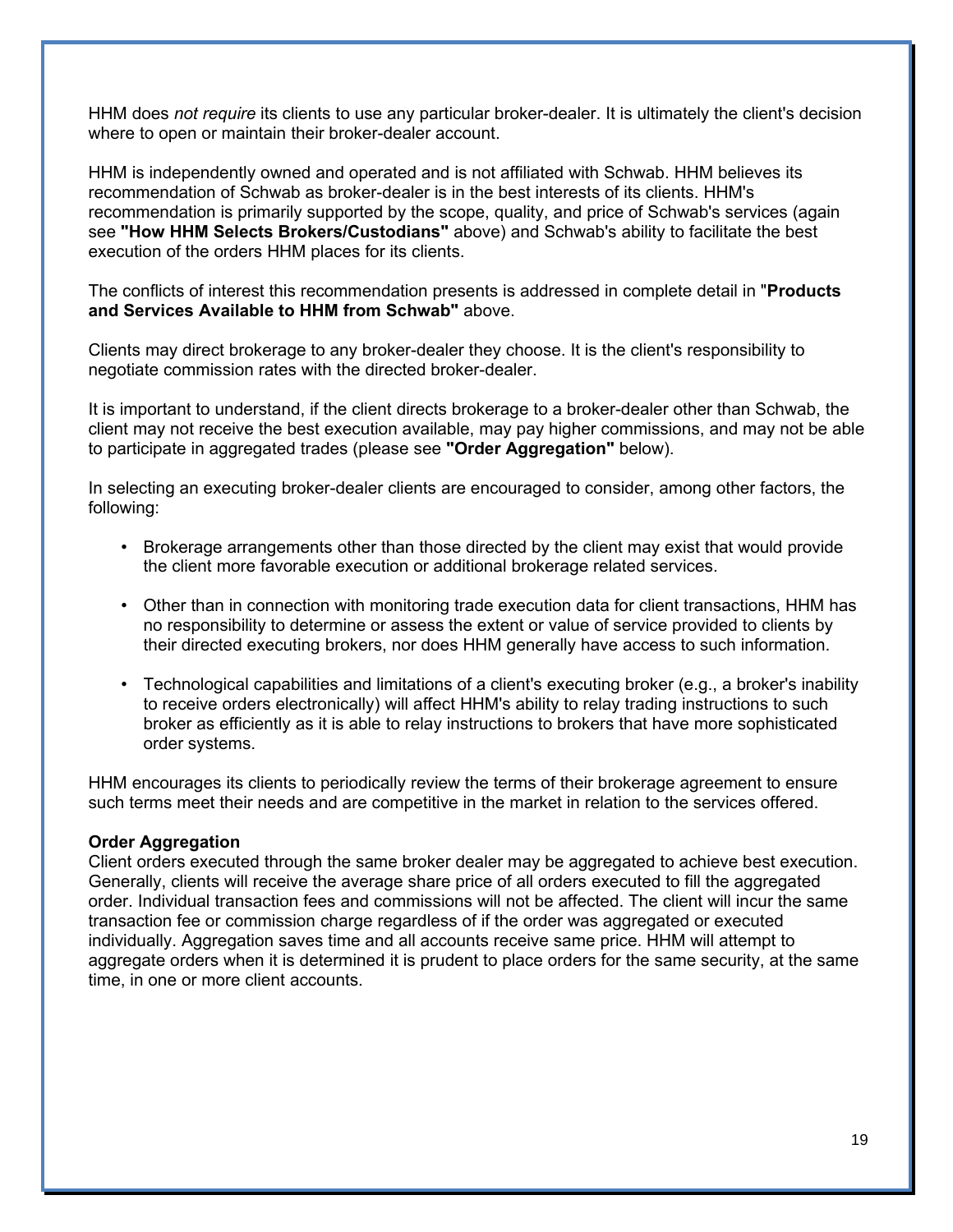## **Item 13 Review of Accounts**

For Portfolio Management Clients, HHM conducts systematic reviews of Clients' investment holdings during its by-weekly Investment Committee Meeting. Additionally, reviews of individual Client accounts are conducted during a clients' regularly scheduled review meeting held with their Financial Advisor (either quarterly, semiannually, or annually) or at the client's discretion.

*Portfolio Management* Clients are encouraged to meet with HHM at least once per year to review their account as a whole, ensuring that the management aligns with their current financial condition, goals and objectives.

For Financial Planning Clients, HHM reviews the Client's account in the initial preparation of a *Comprehensive Financial Plan* and may review the Client's account during a *Separate Financial Planning Consultation*, but does *not* review those accounts again unless engaged for an *Annual Financial Plan Review*. Financial Planning Clients are encouraged to meet with HHM at least once per year to review their account as a whole, ensuring that their financial plan aligns with their current financial condition, goals, and objectives.

While all Clients are provided with at least a quarterly custodian account statement, HHM will produce internally generated investment statements at the regularly scheduled Client Review Meeting. In addition to listing all portfolio holdings held in the Client account, the custodian statement also provides other important data such as market value, cost basis, interest/dividends received, expenses, purchases/sales, and any capital inflow/outflow in the account during the reporting period. You should compare the report produced by HHM with statements received direct from the account custodian. Should there be any discrepancy the account custodian's report will prevail.

## **Item 14 Client Referrals and Other Compensation**

HHM receives an economic benefit from Schwab in the form of the support products and services it makes available to us and other independent investment advisors whose clients maintain their accounts at Schwab. These products and services, how they benefit us, and the related conflicts of interest are described above (see **Item 12-Brokerage Practices**). The availability to us of Schwab's products and services is not based on us giving particular investment advice, such as buying particular securities for our clients.

*Referral Arrangements:* HHM compensates, either directly or indirectly, persons (defined as a natural person or a company) for client referrals. These persons are documented solicitors.

Compensated persons include Carl W. Henderson, CPA and Wealthramp, Inc., a registered Investment Adviser. HHM is aware of the special considerations promulgated under Section 206(4)-3 of the Investment Advisers Act of 1940 and similar state regulations and how such referral compensation arrangements can constitute a conflict of interest.

As such, appropriate disclosure shall be made, all written instructions will be maintained by HHM and all applicable Federal and/or State laws will be observed. Clients are advised the involvement of a referral fee being paid or the lack of a referral fee will not impact the amount of the fee being paid by the client or the services rendered to the client.

Additionally, any on-going referral compensation (generally expressed as a percentage of fees generated) are made only to licensed investment advisors, investment advisor representatives and/or "Solicitors" within the meaning of the various rules and regulations promulgated by the SEC and various state regulatory agencies.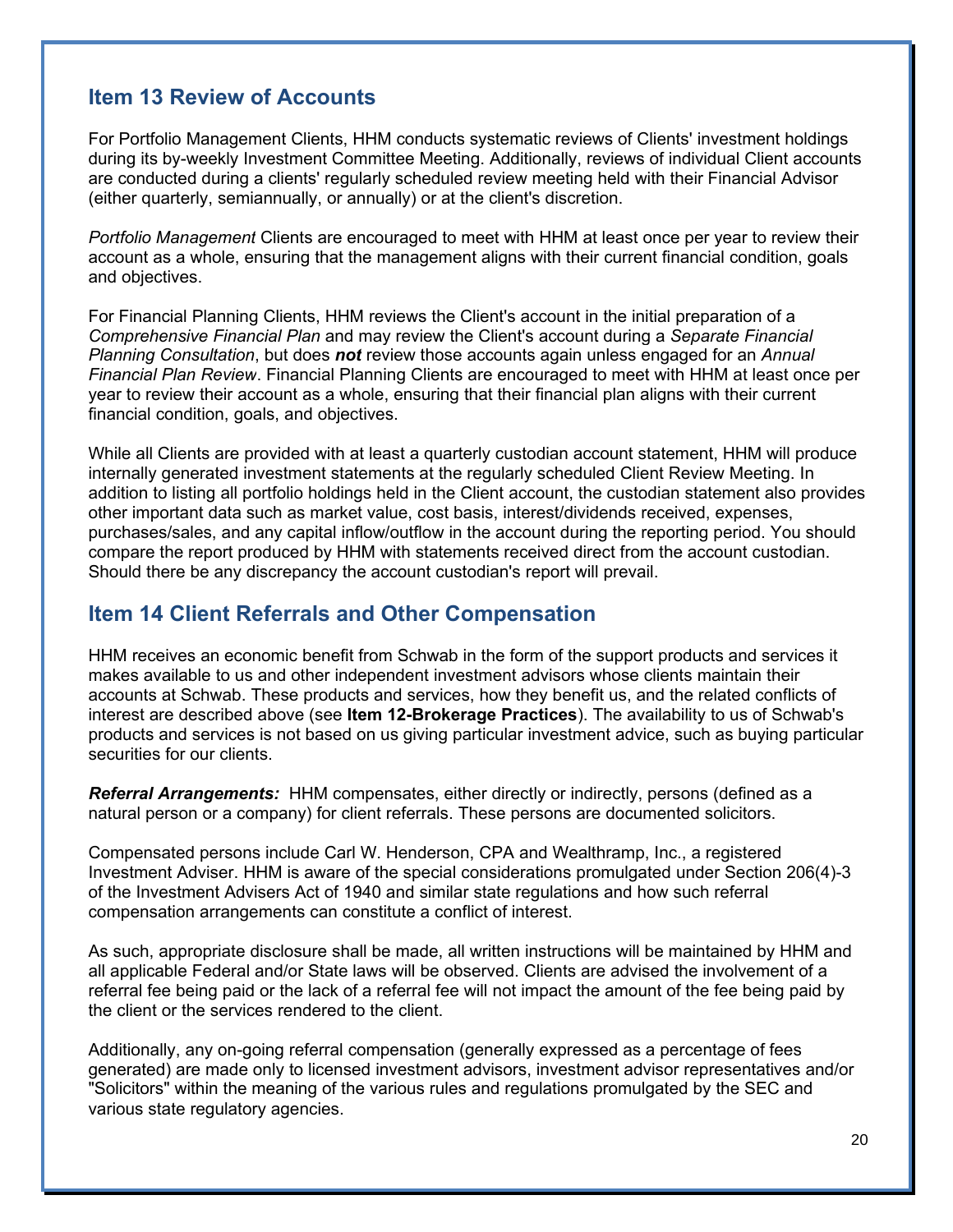## **Item 15 Custody**

Under government regulations, HHM is deemed to have custody of Client assets if, for example, HHM acts as a trustee for a Client account or we have 3rd Party Standing Letters of Authorization (SLOAs). HHM has contracted with an independent audit firm to conduct an annual surprise custody audit. Schwab or other custodians maintain actual custody of the client's assets.

The Client will receive account statements directly from Schwab or other custodian at least quarterly. Statements will be sent to the email or postal mailing address provided by the Client to that custodian. The Client should carefully review those statements promptly when received. HHM urges the Client to compare the custodian's account statements to the periodic account statements/portfolio reports that the Client receives from HHM and to advise HHM of any discrepancies that may exist. Should there be any discrepancy the account custodian's report will prevail.

## **Item 16 Investment Discretion**

As described in **Item 4 - Advisory Business** of this *FIRM BROCHURE*, HHM will have investment discretion for those Advisory Clients that elect *Discretionary Portfolio Management Services*.

Clients will select this option specifically in HHM's *Investment Advisory Agreement* and will sign a trading authorization form with their custodian. Granting HHM discretionary authority is limited to trade activity within the client's account, selecting the security, buy and/or sell, timing of the transaction, and amount of the transaction.

When advisory clients grant discretionary authority to HHM, clients may still place restrictions on the advisor, such as a prohibition on investing in specific securities, industries, or markets that the Client chooses.

Additionally, unless specifically instructed otherwise by the client, HHM seeks to maintain diversified investment portfolios for its Portfolio Management Clients and will attempt not to concentrate more than 15 percent of a client's investable assets into any non-diversified security (e.g., stock, bond, options contract).

## **Item 17 Voting Client Securities**

For any security that entails a voting right in the underlying company, HHM will not have or accept authority to vote client securities.

All voting issues, proxies, and solicitations will be communicated to advisory clients through the client's broker-dealer/custodian. Upon request, however, HHM may help explain or answer questions regarding a given voting issue.

## **Item 18 Financial Information**

Because HHM does not require or solicit prepayment of more than \$1,200 of client fees, six months or more in advance, the SEC does not require HHM to include its balance sheet with this *FIRM BROCHURE*.

HHM oftentimes has discretionary authority over client funds or securities.